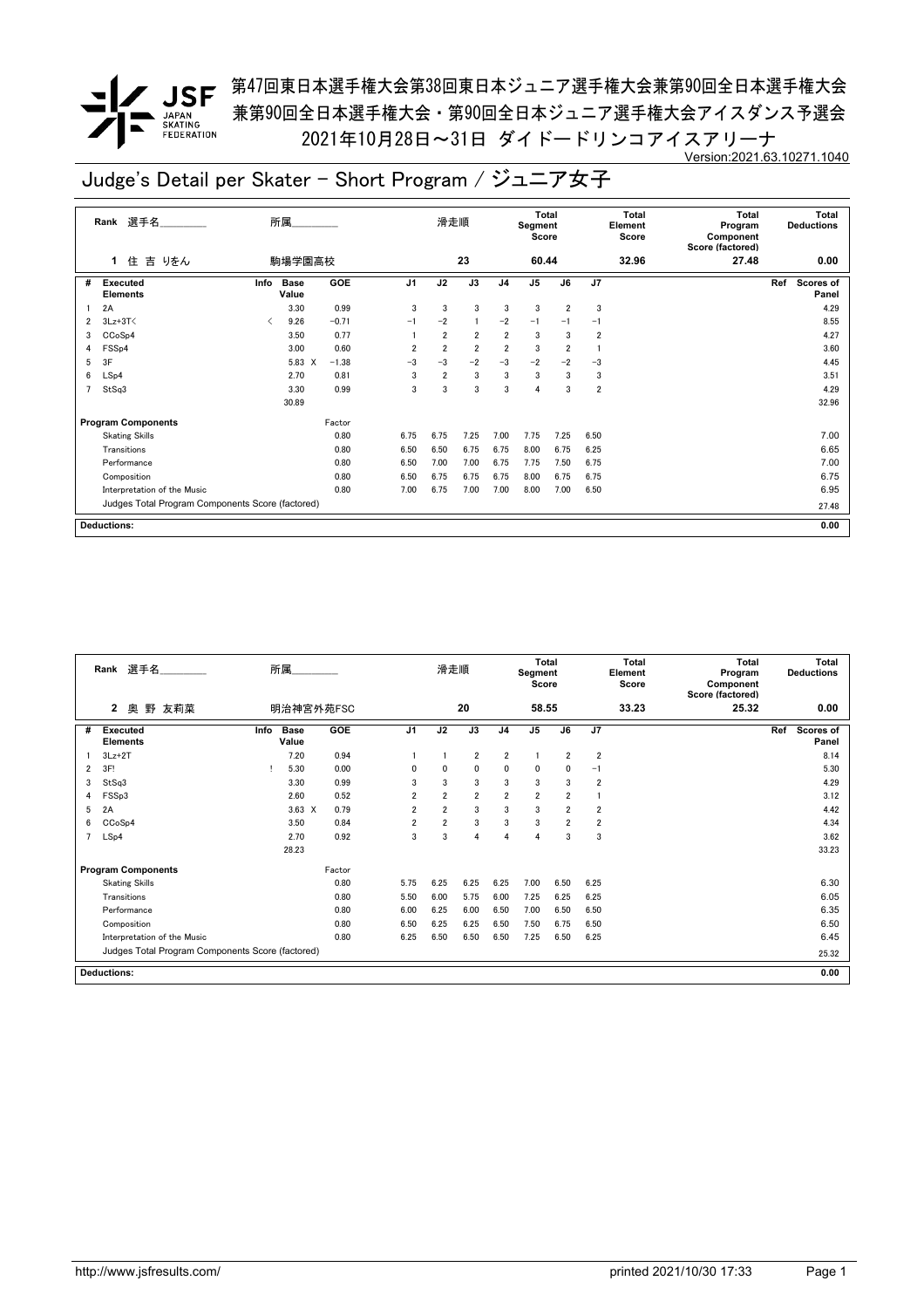**✔ JSF** <sup>第47回東日本選手権大会第38回東日本ジュニア選手権大会兼第90回全日本選手権大会</sup> 兼第90回全日本選手権大会・第90回全日本ジュニア選手権大会アイスダンス予選会 2021年10月28日~31日 ダイドードリンコアイスアリーナ Version:2021.63.10271.1040

|                | 選手名<br>Rank                                      |                                          | 所属.                  |            |                | 滑走順            |                 |                | Total<br>Segment<br>Score |                 |                         | <b>Total</b><br>Element<br>Score | <b>Total</b><br>Program<br>Component<br>Score (factored) |     | Total<br><b>Deductions</b> |
|----------------|--------------------------------------------------|------------------------------------------|----------------------|------------|----------------|----------------|-----------------|----------------|---------------------------|-----------------|-------------------------|----------------------------------|----------------------------------------------------------|-----|----------------------------|
|                | 葉<br>音<br>千<br>百<br>3                            |                                          | 東北高校                 |            |                |                | 25              |                | 57.64                     |                 |                         | 32.48                            | 26.16                                                    |     | 1.00                       |
| #              | <b>Executed</b><br><b>Elements</b>               | Info                                     | <b>Base</b><br>Value | <b>GOE</b> | J <sub>1</sub> | J <sub>2</sub> | $\overline{J3}$ | J <sub>4</sub> | $\overline{J5}$           | $\overline{J6}$ | J <sub>7</sub>          |                                  |                                                          | Ref | <b>Scores of</b><br>Panel  |
|                | $3Lz + 3T$                                       |                                          | 10.10                | 1.42       | $\overline{2}$ |                | 3               | $\overline{2}$ | $\overline{2}$            | 3               | 3                       |                                  |                                                          |     | 11.52                      |
| $\overline{2}$ | 2A                                               |                                          | 3.30                 | 0.66       | $\overline{2}$ | $\overline{2}$ | $\overline{2}$  | 3              | $\overline{2}$            |                 | 2                       |                                  |                                                          |     | 3.96                       |
| 3              | CCoSp4                                           |                                          | 3.50                 | 0.84       | $\overline{2}$ | 3              | $\overline{2}$  | 3              | 3                         | $\overline{2}$  | $\overline{\mathbf{2}}$ |                                  |                                                          |     | 4.34                       |
| 4              | FSS <sub>p4</sub>                                |                                          | 3.00                 | 0.60       | $\overline{2}$ |                | 3               | 3              | $\overline{2}$            |                 | 2                       |                                  |                                                          |     | 3.60                       |
| 5              | 3F<                                              | $\overline{\left\langle \right\rangle }$ | 4.66 X               | $-2.12$    | $-5$           | $-5$           | $-5$            | $-5$           | $-5$                      | $-5$            | $-5$                    |                                  |                                                          |     | 2.54                       |
| 6              | StSq2                                            |                                          | 2.60                 | 0.57       | $\overline{2}$ | $\overline{2}$ | $\overline{2}$  | 3              | 3                         | $\overline{2}$  | $\overline{2}$          |                                  |                                                          |     | 3.17                       |
| 7              | LSp4                                             |                                          | 2.70                 | 0.65       |                |                | 3               | 3              | 3                         | $\overline{2}$  | 3                       |                                  |                                                          |     | 3.35                       |
|                |                                                  |                                          | 29.86                |            |                |                |                 |                |                           |                 |                         |                                  |                                                          |     | 32.48                      |
|                | <b>Program Components</b>                        |                                          |                      | Factor     |                |                |                 |                |                           |                 |                         |                                  |                                                          |     |                            |
|                | <b>Skating Skills</b>                            |                                          |                      | 0.80       | 6.25           | 6.25           | 6.75            | 6.75           | 7.25                      | 6.00            | 6.75                    |                                  |                                                          |     | 6.55                       |
|                | Transitions                                      |                                          |                      | 0.80       | 6.00           | 6.00           | 6.50            | 6.75           | 7.25                      | 5.75            | 6.50                    |                                  |                                                          |     | 6.35                       |
|                | Performance                                      |                                          |                      | 0.80       | 6.00           | 6.25           | 7.25            | 6.50           | 7.25                      | 6.25            | 6.75                    |                                  |                                                          |     | 6.60                       |
|                | Composition                                      |                                          |                      | 0.80       | 6.50           | 6.50           | 7.00            | 6.75           | 7.50                      | 6.00            | 6.50                    |                                  |                                                          |     | 6.65                       |
|                | Interpretation of the Music                      |                                          |                      | 0.80       | 6.25           | 6.00           | 7.00            | 6.50           | 7.25                      | 6.25            | 6.75                    |                                  |                                                          |     | 6.55                       |
|                | Judges Total Program Components Score (factored) |                                          |                      |            |                |                |                 |                |                           |                 |                         |                                  |                                                          |     | 26.16                      |
|                | <b>Deductions:</b>                               |                                          | 転倒: -1.00 (1)        |            |                |                |                 |                |                           |                 |                         |                                  |                                                          |     | $-1.00$                    |

|   | Rank 選手名                                         | 所属                           |         |                | 滑走順            |                |                | Total<br>Segment<br>Score |                |                | <b>Total</b><br>Element<br>Score | <b>Total</b><br>Program<br>Component<br>Score (factored) | Total<br><b>Deductions</b> |
|---|--------------------------------------------------|------------------------------|---------|----------------|----------------|----------------|----------------|---------------------------|----------------|----------------|----------------------------------|----------------------------------------------------------|----------------------------|
|   | 井<br>亜 美<br>4<br>中                               | MFアカデミー                      |         |                |                | 17             |                | 57.23                     |                |                | 33.59                            | 23.64                                                    | 0.00                       |
| # | <b>Executed</b><br><b>Elements</b>               | <b>Base</b><br>Info<br>Value | GOE     | J <sub>1</sub> | J2             | J3             | J <sub>4</sub> | J <sub>5</sub>            | J6             | J7             |                                  |                                                          | Ref<br>Scores of<br>Panel  |
|   | 3F!                                              | 5.30                         | 0.11    | $\mathbf{0}$   | 0              |                |                | 0                         | $\mathbf{0}$   | $-1$           |                                  |                                                          | 5.41                       |
| 2 | $3Lz + 3T$                                       | 10.10                        | $-1.06$ | $-2$           | $-2$           | $\mathbf{0}$   | $-1$           | $-2$                      | $-2$           | $-2$           |                                  |                                                          | 9.04                       |
| 3 | FSS <sub>p4</sub>                                | 3.00                         | 0.72    | 3              | $\overline{2}$ | $\overline{2}$ | 3              | 3                         | $\overline{2}$ | $\mathbf{1}$   |                                  |                                                          | 3.72                       |
| 4 | 2A                                               | $3.63 \times$                | 0.66    | $\overline{2}$ | $\overline{2}$ | $\overline{2}$ | $\overline{2}$ | $\overline{2}$            | $\overline{2}$ | $\overline{2}$ |                                  |                                                          | 4.29                       |
| 5 | LSp4                                             | 2.70                         | 0.27    |                |                | $\overline{2}$ |                | $\overline{1}$            |                |                |                                  |                                                          | 2.97                       |
| 6 | StSq3                                            | 3.30                         | 0.73    | $\overline{2}$ | $\overline{2}$ | $\overline{2}$ | 3              | 3                         | $\overline{2}$ | $\overline{2}$ |                                  |                                                          | 4.03                       |
|   | CCoSp4                                           | 3.50                         | 0.63    |                | $\overline{2}$ | $\overline{2}$ | $\overline{2}$ | 3                         | $\overline{2}$ | 1              |                                  |                                                          | 4.13                       |
|   |                                                  | 31.53                        |         |                |                |                |                |                           |                |                |                                  |                                                          | 33.59                      |
|   | <b>Program Components</b>                        |                              | Factor  |                |                |                |                |                           |                |                |                                  |                                                          |                            |
|   | <b>Skating Skills</b>                            |                              | 0.80    | 5.75           | 6.00           | 6.00           | 6.00           | 6.75                      | 6.25           | 5.25           |                                  |                                                          | 6.00                       |
|   | Transitions                                      |                              | 0.80    | 5.50           | 5.25           | 5.50           | 5.75           | 6.50                      | 6.00           | 5.00           |                                  |                                                          | 5.60                       |
|   | Performance                                      |                              | 0.80    | 5.75           | 5.75           | 6.00           | 6.25           | 7.00                      | 6.50           | 5.50           |                                  |                                                          | 6.05                       |
|   | Composition                                      |                              | 0.80    | 6.00           | 5.50           | 5.75           | 6.00           | 7.00                      | 6.00           | 5.50           |                                  |                                                          | 5.85                       |
|   | Interpretation of the Music                      |                              | 0.80    | 6.00           | 5.75           | 6.00           | 6.25           | 7.25                      | 6.25           | 5.25           |                                  |                                                          | 6.05                       |
|   | Judges Total Program Components Score (factored) |                              |         |                |                |                |                |                           |                |                |                                  |                                                          | 23.64                      |
|   | <b>Deductions:</b>                               |                              |         |                |                |                |                |                           |                |                |                                  |                                                          | 0.00                       |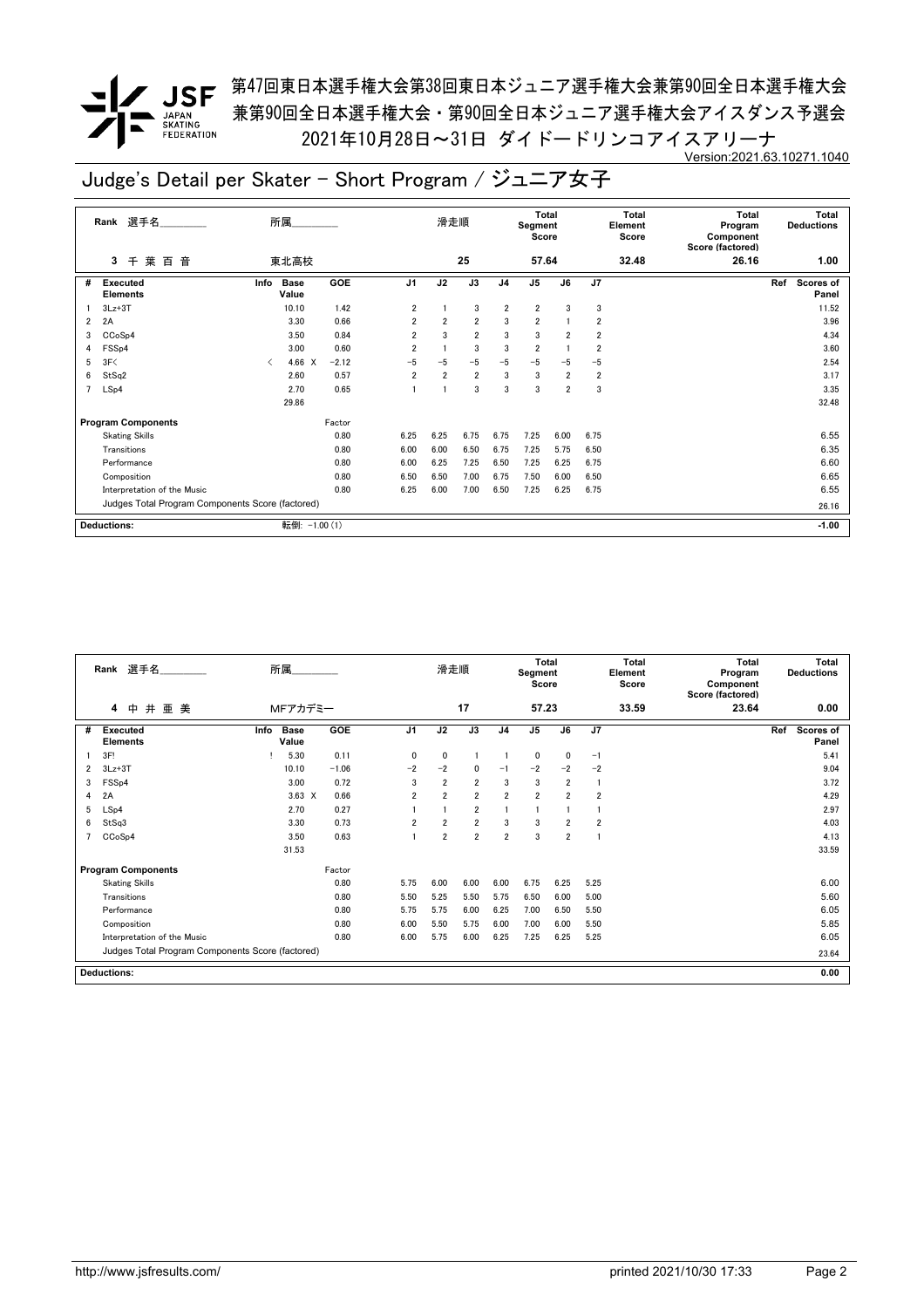**/ JSF** 第47回東日本選手権大会第38回東日本ジュニア選手権大会兼第90回全日本選手権大会 兼第90回全日本選手権大会・第90回全日本ジュニア選手権大会アイスダンス予選会 2021年10月28日~31日 ダイドードリンコアイスアリーナ Version:2021.63.10271.1040

|   | 選手名<br>Rank                                      | 所属.                          |         |                | 滑走順            |                |                | Total<br>Segment<br>Score |                         |                | <b>Total</b><br>Element<br>Score | <b>Total</b><br>Program<br>Component<br>Score (factored) | Total<br><b>Deductions</b>       |
|---|--------------------------------------------------|------------------------------|---------|----------------|----------------|----------------|----------------|---------------------------|-------------------------|----------------|----------------------------------|----------------------------------------------------------|----------------------------------|
|   | 謠<br>髙<br>5<br>木                                 | MFアカデミー                      |         |                |                | $\overline{7}$ |                | 52.25                     |                         |                | 30.37                            | 22.88                                                    | 1.00                             |
| # | <b>Executed</b><br><b>Elements</b>               | <b>Base</b><br>Info<br>Value | GOE     | J <sub>1</sub> | J2             | J3             | J <sub>4</sub> | J <sub>5</sub>            | J6                      | J7             |                                  |                                                          | Ref<br><b>Scores of</b><br>Panel |
|   | $3Lz + 2T$                                       | 7.20                         | 0.71    |                |                |                | $\overline{2}$ |                           |                         | $\overline{2}$ |                                  |                                                          | 7.91                             |
| 2 | 3F!                                              | 5.30                         | 0.00    | 0              | 0              | 0              | 0              | 0                         | 0                       | -1             |                                  |                                                          | 5.30                             |
| 3 | FSS <sub>p4</sub>                                | 3.00                         | 0.60    | $\overline{2}$ | $\overline{2}$ | $\overline{2}$ | $\overline{2}$ | $\overline{2}$            | $\overline{2}$          |                |                                  |                                                          | 3.60                             |
| 4 | StSq3                                            | 3.30                         | 0.79    | 3              | 3              | $\overline{2}$ |                | $\overline{\mathbf{2}}$   | $\overline{2}$          | 3              |                                  |                                                          | 4.09                             |
| 5 | 2A                                               | $3.63 \times$                | $-1.65$ | $-5$           | $-5$           | $-5$           | $-5$           | $-4$                      | $-5$                    | $-5$           |                                  |                                                          | 1.98                             |
| 6 | CCoSp4                                           | 3.50                         | 0.70    | $\overline{2}$ |                | $\overline{2}$ | $\overline{2}$ | $\overline{2}$            | $\overline{\mathbf{2}}$ | $\overline{2}$ |                                  |                                                          | 4.20                             |
| 7 | LSp4                                             | 2.70                         | 0.59    | $\overline{2}$ | $\overline{2}$ | $\overline{2}$ | 3              | 3                         | $\overline{2}$          | 2              |                                  |                                                          | 3.29                             |
|   |                                                  | 28.63                        |         |                |                |                |                |                           |                         |                |                                  |                                                          | 30.37                            |
|   | <b>Program Components</b>                        |                              | Factor  |                |                |                |                |                           |                         |                |                                  |                                                          |                                  |
|   | <b>Skating Skills</b>                            |                              | 0.80    | 5.50           | 5.50           | 5.50           | 5.75           | 6.00                      | 6.25                    | 6.25           |                                  |                                                          | 5.80                             |
|   | Transitions                                      |                              | 0.80    | 5.00           | 5.25           | 5.00           | 5.50           | 5.75                      | 5.75                    | 6.00           |                                  |                                                          | 5.45                             |
|   | Performance                                      |                              | 0.80    | 5.50           | 5.75           | 5.25           | 5.50           | 6.00                      | 6.00                    | 6.25           |                                  |                                                          | 5.75                             |
|   | Composition                                      |                              | 0.80    | 5.50           | 5.50           | 5.75           | 5.50           | 6.25                      | 6.00                    | 6.25           |                                  |                                                          | 5.80                             |
|   | Interpretation of the Music                      |                              | 0.80    | 5.75           | 5.50           | 5.50           | 5.25           | 6.25                      | 6.25                    | 6.00           |                                  |                                                          | 5.80                             |
|   | Judges Total Program Components Score (factored) |                              |         |                |                |                |                |                           |                         |                |                                  |                                                          | 22.88                            |
|   | <b>Deductions:</b>                               | 転倒: -1.00 (1)                |         |                |                |                |                |                           |                         |                |                                  |                                                          | $-1.00$                          |

|                | 選手名<br>Rank                                      |      | 所属                   |            |                | 滑走順            |                |                | <b>Total</b><br>Segment<br>Score |                |                | <b>Total</b><br>Element<br>Score | <b>Total</b><br>Program<br>Component<br>Score (factored) | Total<br><b>Deductions</b>       |
|----------------|--------------------------------------------------|------|----------------------|------------|----------------|----------------|----------------|----------------|----------------------------------|----------------|----------------|----------------------------------|----------------------------------------------------------|----------------------------------|
|                | 6<br>元榮愛子                                        |      |                      | 目黒日本大学高等学校 |                |                | 22             |                | 49.58                            |                |                | 26.74                            | 22.84                                                    | 0.00                             |
| #              | Executed<br><b>Elements</b>                      | Info | <b>Base</b><br>Value | <b>GOE</b> | J <sub>1</sub> | J2             | J3             | J <sub>4</sub> | J5                               | J6             | J7             |                                  |                                                          | Ref<br><b>Scores of</b><br>Panel |
|                | $3S+3Tq$                                         | q    | 8.50                 | $-0.77$    | $-1$           | $-2$           | $-2$           | $-2$           | $-2$                             | $-2$           | $-1$           |                                  |                                                          | 7.73                             |
| 2              | 3F<<                                             | <<   | 1.80                 | $-0.65$    | $-3$           | $-3$           | $-3$           | $-4$           | $-4$                             | $-4$           | $-4$           |                                  |                                                          | 1.15                             |
| 3              | FSS <sub>p3</sub>                                |      | 2.60                 | $-0.10$    | $-1$           | $-1$           | $-1$           | $\mathbf{0}$   | $\mathbf{0}$                     | $\mathbf{0}$   | -1             |                                  |                                                          | 2.50                             |
| 4              | CCoSp4                                           |      | 3.50                 | 0.63       | $\overline{2}$ | $\overline{2}$ | $\overline{2}$ |                | $\overline{2}$                   | $\overline{2}$ |                |                                  |                                                          | 4.13                             |
| 5              | StSq3                                            |      | 3.30                 | 0.66       | $\overline{2}$ | $\overline{2}$ | $\overline{2}$ | $\overline{2}$ | $\overline{2}$                   | $\overline{2}$ |                |                                  |                                                          | 3.96                             |
| 6              | 2A                                               |      | $3.63 \times$        | 0.40       | 2              |                |                | $\overline{2}$ |                                  |                |                |                                  |                                                          | 4.03                             |
| $\overline{7}$ | LSp4                                             |      | 2.70                 | 0.54       | $\overline{2}$ | $\overline{2}$ | $\overline{2}$ | $\overline{2}$ | $\overline{2}$                   |                | $\overline{2}$ |                                  |                                                          | 3.24                             |
|                |                                                  |      | 26.03                |            |                |                |                |                |                                  |                |                |                                  |                                                          | 26.74                            |
|                | <b>Program Components</b>                        |      |                      | Factor     |                |                |                |                |                                  |                |                |                                  |                                                          |                                  |
|                | <b>Skating Skills</b>                            |      |                      | 0.80       | 5.75           | 5.50           | 5.75           | 5.50           | 6.25                             | 6.00           | 6.00           |                                  |                                                          | 5.80                             |
|                | Transitions                                      |      |                      | 0.80       | 5.50           | 5.25           | 5.25           | 5.25           | 6.00                             | 5.50           | 5.75           |                                  |                                                          | 5.45                             |
|                | Performance                                      |      |                      | 0.80       | 5.50           | 5.50           | 5.50           | 5.25           | 6.00                             | 5.75           | 6.25           |                                  |                                                          | 5.65                             |
|                | Composition                                      |      |                      | 0.80       | 5.75           | 5.75           | 5.75           | 5.25           | 6.50                             | 6.00           | 6.25           |                                  |                                                          | 5.90                             |
|                | Interpretation of the Music                      |      |                      | 0.80       | 5.75           | 5.50           | 5.75           | 5.50           | 6.50                             | 5.75           | 6.00           |                                  |                                                          | 5.75                             |
|                | Judges Total Program Components Score (factored) |      |                      |            |                |                |                |                |                                  |                |                | 22.84                            |                                                          |                                  |
|                | <b>Deductions:</b>                               |      |                      |            |                |                |                |                |                                  |                |                |                                  |                                                          | 0.00                             |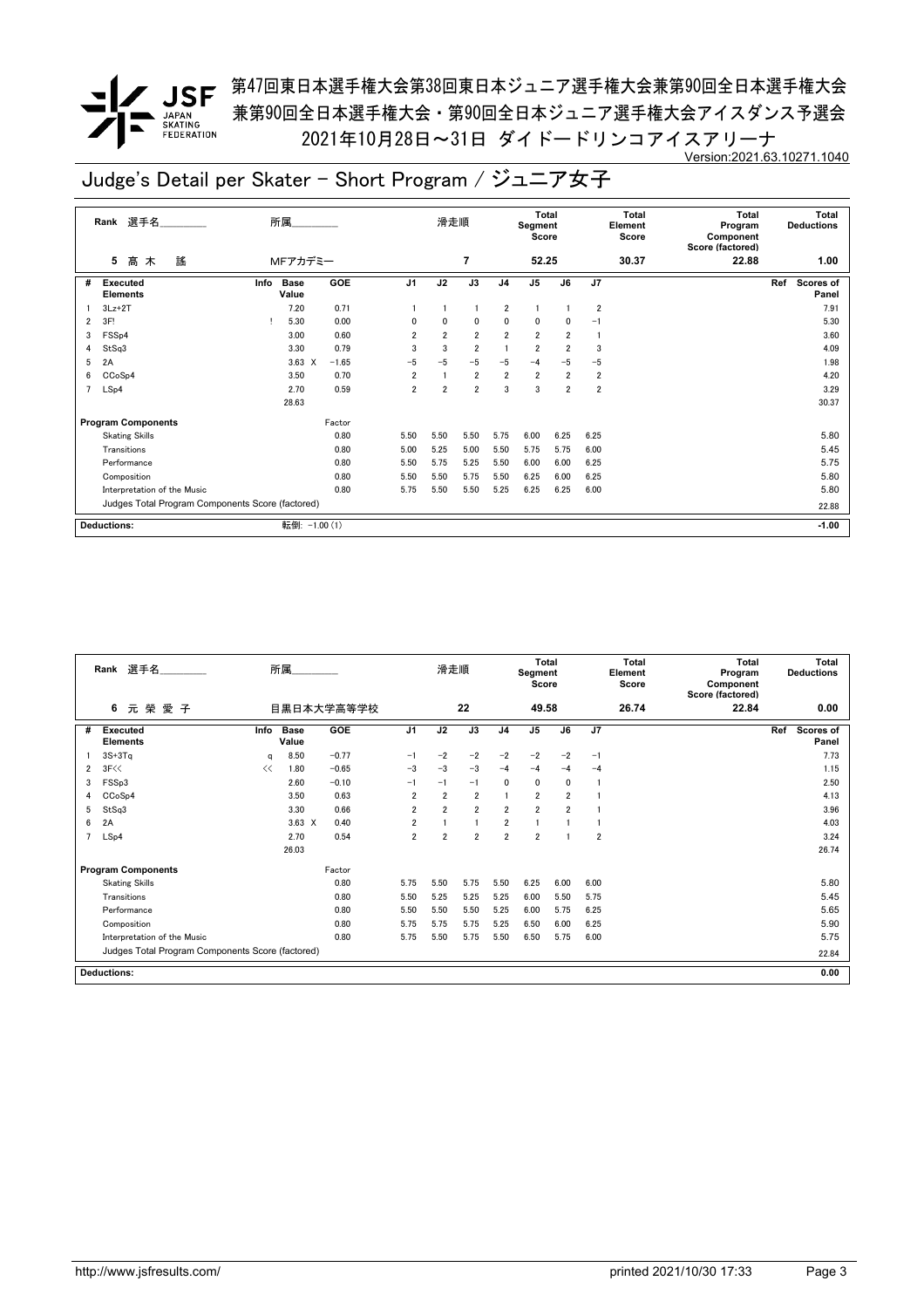**/ JSF** 第47回東日本選手権大会第38回東日本ジュニア選手権大会兼第90回全日本選手権大会 兼第90回全日本選手権大会・第90回全日本ジュニア選手権大会アイスダンス予選会 2021年10月28日~31日 ダイドードリンコアイスアリーナ Version:2021.63.10271.1040

|   | 選手名<br>Rank                 | 所属                                               |            |                | 滑走順            |                |                | <b>Total</b><br>Segment<br>Score |                |                | Total<br>Element<br>Score | <b>Total</b><br>Program<br>Component<br>Score (factored) |     | Total<br><b>Deductions</b> |
|---|-----------------------------|--------------------------------------------------|------------|----------------|----------------|----------------|----------------|----------------------------------|----------------|----------------|---------------------------|----------------------------------------------------------|-----|----------------------------|
|   | 穂積乃愛<br>$\overline{7}$      | 駒場学園高校                                           |            |                |                | $\mathbf{2}$   |                | 47.44                            |                |                | 26.16                     | 21.28                                                    |     | 0.00                       |
| # | Executed<br><b>Elements</b> | <b>Base</b><br>Info<br>Value                     | <b>GOE</b> | J <sub>1</sub> | J2             | J3             | J <sub>4</sub> | J <sub>5</sub>                   | J6             | J <sub>7</sub> |                           |                                                          | Ref | Scores of<br>Panel         |
|   | $3Lo+2T$                    | 6.20                                             | $-0.98$    | $-2$           | $-2$           | $-3$           | $-2$           | $-2$                             | $-2$           | $-2$           |                           |                                                          |     | 5.22                       |
| 2 | 2F                          | 1.80                                             | 0.18       |                |                |                |                |                                  |                | 0              |                           |                                                          |     | 1.98                       |
| 3 | FSS <sub>p4</sub>           | 3.00                                             | 0.30       |                |                |                |                |                                  | 2              |                |                           |                                                          |     | 3.30                       |
| 4 | StSq3                       | 3.30                                             | 0.53       | $\overline{2}$ | $\overline{2}$ | $\overline{2}$ | $\overline{2}$ |                                  |                |                |                           |                                                          |     | 3.83                       |
| 5 | 2A                          | $3.63 \times$                                    | 0.33       | $\overline{2}$ | $\overline{2}$ | $\mathbf 0$    |                | 0                                |                |                |                           |                                                          |     | 3.96                       |
| 6 | LSp4                        | 2.70                                             | 0.76       | 4              | 3              | $\overline{2}$ | 3              | 3                                | $\overline{2}$ | 3              |                           |                                                          |     | 3.46                       |
|   | CCoSp4                      | 3.50                                             | 0.91       | 3              | $\overline{2}$ | 3              | 3              | $\overline{2}$                   |                | 3              |                           |                                                          |     | 4.41                       |
|   |                             | 24.13                                            |            |                |                |                |                |                                  |                |                |                           |                                                          |     | 26.16                      |
|   | <b>Program Components</b>   |                                                  | Factor     |                |                |                |                |                                  |                |                |                           |                                                          |     |                            |
|   | <b>Skating Skills</b>       |                                                  | 0.80       | 5.50           | 5.50           | 5.25           | 5.25           | 5.50                             | 5.25           | 4.75           |                           |                                                          |     | 5.35                       |
|   | Transitions                 |                                                  | 0.80       | 5.25           | 5.00           | 4.75           | 5.00           | 5.50                             | 5.25           | 4.50           |                           |                                                          |     | 5.05                       |
|   | Performance                 |                                                  | 0.80       | 5.50           | 5.50           | 5.25           | 5.50           | 5.75                             | 5.50           | 5.00           |                           |                                                          |     | 5.45                       |
|   | Composition                 |                                                  | 0.80       | 5.75           | 5.50           | 5.25           | 5.25           | 6.00                             | 5.00           | 5.00           |                           |                                                          |     | 5.35                       |
|   | Interpretation of the Music |                                                  | 0.80       | 5.75           | 5.25           | 5.50           | 5.25           | 6.00                             | 5.25           | 5.00           |                           |                                                          |     | 5.40                       |
|   |                             | Judges Total Program Components Score (factored) |            |                |                |                |                |                                  |                |                |                           |                                                          |     | 21.28                      |
|   | <b>Deductions:</b>          |                                                  |            |                |                |                |                |                                  |                |                |                           |                                                          |     | 0.00                       |

|                | Rank 選手名                                         |      | 所属                   |                |                | 滑走順            |                |                | <b>Total</b><br>Segment<br>Score |              |                | <b>Total</b><br>Element<br>Score | <b>Total</b><br>Program<br>Component<br>Score (factored) |     | <b>Total</b><br><b>Deductions</b> |
|----------------|--------------------------------------------------|------|----------------------|----------------|----------------|----------------|----------------|----------------|----------------------------------|--------------|----------------|----------------------------------|----------------------------------------------------------|-----|-----------------------------------|
|                | 菅<br>野<br>夏<br>帆<br>8                            |      |                      | KOSE新横浜プリンスFSC |                |                | 24             |                | 47.29                            |              |                | 26.77                            | 20.52                                                    |     | 0.00                              |
| #              | Executed<br><b>Elements</b>                      | Info | <b>Base</b><br>Value | <b>GOE</b>     | J <sub>1</sub> | J2             | J3             | J4             | $\mathsf{J}5$                    | J6           | J7             |                                  |                                                          | Ref | <b>Scores of</b><br>Panel         |
|                | $3Lz!+2T$                                        |      | 7.20                 | $-0.71$        | $-1$           | $-1$           | 0              | $-1$           | $-2$                             | $-1$         | $-2$           |                                  |                                                          |     | 6.49                              |
| 2              | FSS <sub>p4</sub>                                |      | 3.00                 | 0.36           |                |                | $\overline{2}$ |                | $\overline{2}$                   | $\mathbf{0}$ | $\mathbf{1}$   |                                  |                                                          |     | 3.36                              |
| 3              | CCoSp4                                           |      | 3.50                 | 0.35           | $\Omega$       |                |                |                | $\overline{2}$                   |              |                |                                  |                                                          |     | 3.85                              |
| 4              | 2A                                               |      | 3.30                 | 0.33           |                | $\mathbf{0}$   | $\overline{2}$ | $\overline{2}$ |                                  |              | $\Omega$       |                                  |                                                          |     | 3.63                              |
| 5              | StSq2                                            |      | 2.60                 | 0.26           |                |                | 1              | $\mathbf{0}$   | $\overline{2}$                   |              |                |                                  |                                                          |     | 2.86                              |
| 6              | 3F                                               |      | 5.83 X               | $-2.44$        | -4             | $-\Delta$      | $-5$           | $-5$           | $-5$                             | $-5$         | $-3$           |                                  |                                                          |     | 3.39                              |
| $\overline{7}$ | LSp4                                             |      | 2.70                 | 0.49           |                | $\overline{2}$ | $\overline{2}$ | $\overline{2}$ | $\overline{2}$                   |              | $\overline{2}$ |                                  |                                                          |     | 3.19                              |
|                |                                                  |      | 28.13                |                |                |                |                |                |                                  |              |                |                                  |                                                          |     | 26.77                             |
|                | <b>Program Components</b>                        |      |                      | Factor         |                |                |                |                |                                  |              |                |                                  |                                                          |     |                                   |
|                | <b>Skating Skills</b>                            |      |                      | 0.80           | 5.25           | 5.50           | 5.25           | 5.00           | 5.50                             | 5.00         | 5.25           |                                  |                                                          |     | 5.25                              |
|                | Transitions                                      |      |                      | 0.80           | 5.00           | 5.25           | 4.75           | 5.00           | 5.50                             | 4.75         | 5.00           |                                  |                                                          |     | 5.00                              |
|                | Performance                                      |      |                      | 0.80           | 5.00           | 5.50           | 4.75           | 4.75           | 5.75                             | 5.00         | 5.25           |                                  |                                                          |     | 5.10                              |
|                | Composition                                      |      |                      | 0.80           | 5.25           | 5.25           | 5.00           | 4.75           | 5.75                             | 4.75         | 5.50           |                                  |                                                          |     | 5.15                              |
|                | Interpretation of the Music                      |      |                      | 0.80           | 5.25           | 5.50           | 4.75           | 4.50           | 5.50                             | 5.00         | 5.25           |                                  |                                                          |     | 5.15                              |
|                | Judges Total Program Components Score (factored) |      |                      |                |                |                |                |                |                                  |              |                |                                  |                                                          |     | 20.52                             |
|                | <b>Deductions:</b>                               |      |                      |                |                |                |                |                |                                  |              |                |                                  |                                                          |     | 0.00                              |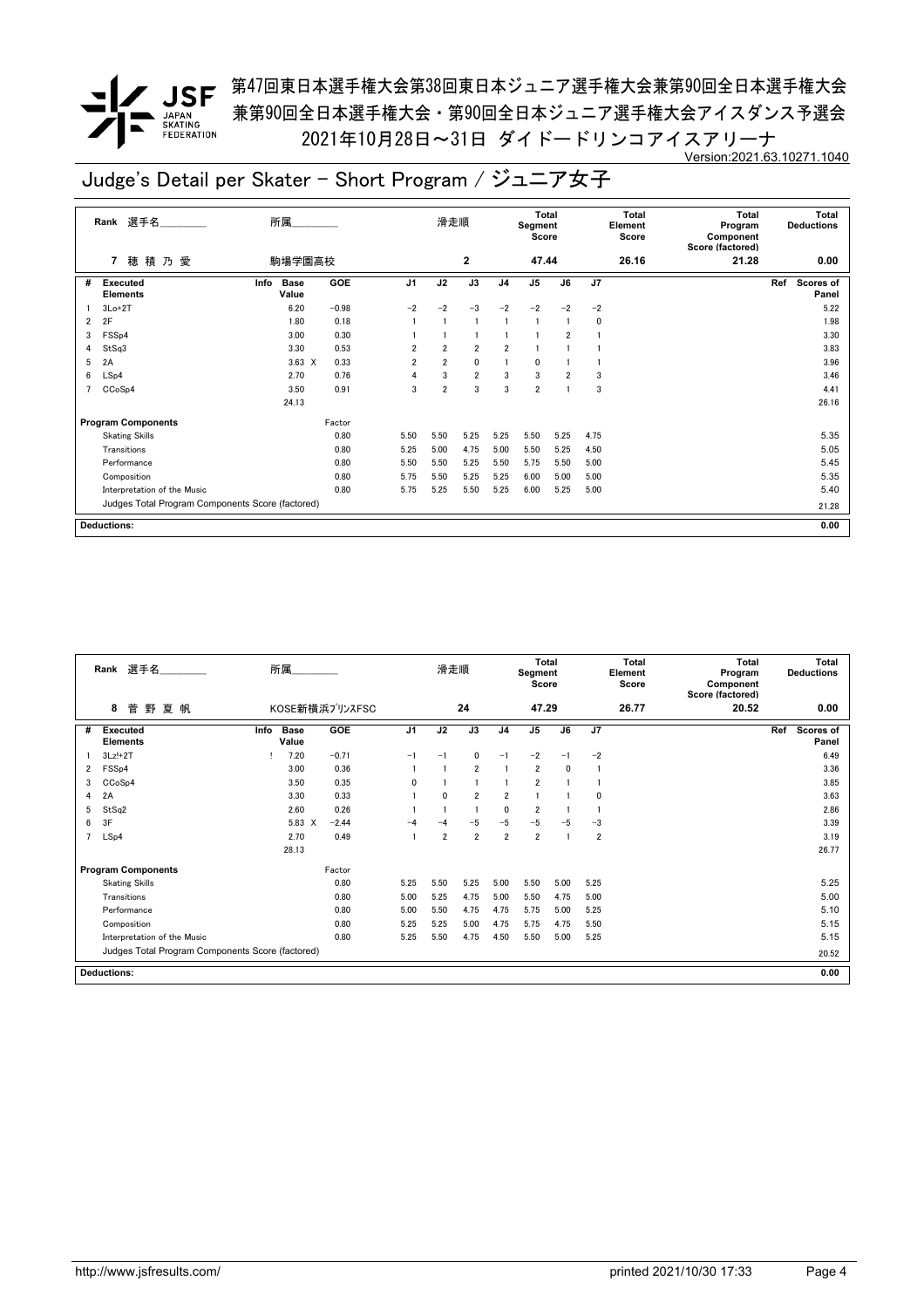**/ JSF** 第47回東日本選手権大会第38回東日本ジュニア選手権大会兼第90回全日本選手権大会 兼第90回全日本選手権大会・第90回全日本ジュニア選手権大会アイスダンス予選会 2021年10月28日~31日 ダイドードリンコアイスアリーナ Version:2021.63.10271.1040

|   | 選手名<br>Rank                                      |        | 所属            |            |                | 滑走順            |                |                | <b>Total</b><br>Segment<br>Score |      |                | Total<br>Element<br>Score | <b>Total</b><br>Program<br>Component<br>Score (factored) |     | Total<br><b>Deductions</b> |
|---|--------------------------------------------------|--------|---------------|------------|----------------|----------------|----------------|----------------|----------------------------------|------|----------------|---------------------------|----------------------------------------------------------|-----|----------------------------|
|   | 三 枝 知香子<br>9                                     |        | アクアリンクちばSC    |            |                |                | 19             |                | 46.01                            |      |                | 24.33                     | 21.68                                                    |     | 0.00                       |
| # | Executed<br><b>Elements</b>                      | Info   | Base<br>Value | <b>GOE</b> | J <sub>1</sub> | J2             | J3             | J <sub>4</sub> | J <sub>5</sub>                   | J6   | J <sub>7</sub> |                           |                                                          | Ref | Scores of<br>Panel         |
|   | $3S+1T*$                                         | $\ast$ | 4.30          | $-2.15$    | $-5$           | $-5$           | $-5$           | $-5$           | $-5$                             | $-5$ | $-5$           |                           |                                                          |     | 2.15                       |
| 2 | 3F!                                              |        | 5.30          | $-0.53$    | 0              | $-1$           | $-2$           | 0              | $-1$                             | $-1$ | $-3$           |                           |                                                          |     | 4.77                       |
| 3 | FSSp3                                            |        | 2.60          | 0.26       | $\overline{2}$ |                | $\overline{1}$ | $\overline{2}$ | -1                               | 0    | 0              |                           |                                                          |     | 2.86                       |
| 4 | 2A                                               |        | $3.63 \times$ | 0.53       | $\overline{2}$ |                | $\overline{2}$ | $\overline{2}$ | $\overline{2}$                   |      |                |                           |                                                          |     | 4.16                       |
| 5 | CCoSp4                                           |        | 3.50          | 0.63       | $\overline{2}$ | $\overline{2}$ | $\overline{2}$ | 3              | $\overline{2}$                   |      |                |                           |                                                          |     | 4.13                       |
| 6 | StSq2                                            |        | 2.60          | 0.42       | $\overline{2}$ | $\overline{2}$ | $\overline{2}$ | $\overline{2}$ |                                  |      |                |                           |                                                          |     | 3.02                       |
| 7 | LSp4                                             |        | 2.70          | 0.54       | 3              | $\overline{2}$ | $\overline{2}$ | 3              | $\overline{2}$                   |      |                |                           |                                                          |     | 3.24                       |
|   |                                                  |        | 24.63         |            |                |                |                |                |                                  |      |                |                           |                                                          |     | 24.33                      |
|   | <b>Program Components</b>                        |        |               | Factor     |                |                |                |                |                                  |      |                |                           |                                                          |     |                            |
|   | <b>Skating Skills</b>                            |        |               | 0.80       | 5.75           | 5.50           | 5.75           | 5.50           | 5.75                             | 5.00 | 5.00           |                           |                                                          |     | 5.50                       |
|   | Transitions                                      |        |               | 0.80       | 5.50           | 5.25           | 5.25           | 5.25           | 5.50                             | 4.75 | 4.75           |                           |                                                          |     | 5.20                       |
|   | Performance                                      |        |               | 0.80       | 5.75           | 5.50           | 5.50           | 5.50           | 5.75                             | 5.25 | 4.75           |                           |                                                          |     | 5.50                       |
|   | Composition                                      |        |               | 0.80       | 5.75           | 5.50           | 5.25           | 5.25           | 6.00                             | 5.00 | 5.00           |                           |                                                          |     | 5.35                       |
|   | Interpretation of the Music                      |        |               | 0.80       | 6.00           | 5.75           | 5.50           | 5.25           | 6.00                             | 5.25 | 4.75           |                           |                                                          |     | 5.55                       |
|   | Judges Total Program Components Score (factored) |        |               |            |                |                |                |                |                                  |      |                |                           |                                                          |     | 21.68                      |
|   | <b>Deductions:</b>                               |        |               |            |                |                |                |                |                                  |      |                |                           |                                                          |     | 0.00                       |

|   | Rank 選手名                                         |      | 所属                   |         |                | 滑走順            |                |                | <b>Total</b><br>Segment<br>Score |              |      | Total<br>Element<br>Score | <b>Total</b><br>Program<br>Component<br>Score (factored) |     | Total<br><b>Deductions</b> |
|---|--------------------------------------------------|------|----------------------|---------|----------------|----------------|----------------|----------------|----------------------------------|--------------|------|---------------------------|----------------------------------------------------------|-----|----------------------------|
|   | 10<br>鈴木なつ                                       |      | Mエイトクラブ              |         |                |                | 8              |                | 44.43                            |              |      | 23.63                     | 20.80                                                    |     | 0.00                       |
| # | <b>Executed</b><br><b>Elements</b>               | Info | <b>Base</b><br>Value | GOE     | J <sub>1</sub> | J2             | J3             | J <sub>4</sub> | J <sub>5</sub>                   | J6           | J7   |                           |                                                          | Ref | Scores of<br>Panel         |
|   | 2F!                                              |      | 1.80                 | $-0.07$ | $\mathbf{0}$   | $-1$           | $-1$           | $\mathbf{0}$   | $\mathbf 0$                      | $\mathbf{0}$ | $-2$ |                           |                                                          |     | 1.73                       |
| 2 | $3S+2T$                                          |      | 5.60                 | 0.00    | $\mathbf{0}$   | $\mathbf{0}$   | $\mathbf{0}$   |                | $\mathbf{0}$                     | $\mathbf{0}$ | 0    |                           |                                                          |     | 5.60                       |
| 3 | CCoSp4                                           |      | 3.50                 | 0.49    | 3              |                |                | 3              |                                  |              |      |                           |                                                          |     | 3.99                       |
| 4 | 2Aq                                              | a    | $3.63 \times$        | $-0.66$ | $-2$           | $-2$           | $-2$           | $-2$           | $-2$                             | $-2$         | $-2$ |                           |                                                          |     | 2.97                       |
| 5 | FSS <sub>p4</sub>                                |      | 3.00                 | 0.30    | $\overline{2}$ |                |                | 3              | $\mathbf 0$                      |              | 0    |                           |                                                          |     | 3.30                       |
| 6 | StSq2                                            |      | 2.60                 | 0.36    | $\overline{2}$ | $\overline{2}$ |                | $\overline{2}$ | $\mathbf{0}$                     |              |      |                           |                                                          |     | 2.96                       |
|   | LSp4                                             |      | 2.70                 | 0.38    | $\overline{2}$ |                | $\overline{2}$ | $\overline{2}$ |                                  |              |      |                           |                                                          |     | 3.08                       |
|   |                                                  |      | 22.83                |         |                |                |                |                |                                  |              |      |                           |                                                          |     | 23.63                      |
|   | <b>Program Components</b>                        |      |                      | Factor  |                |                |                |                |                                  |              |      |                           |                                                          |     |                            |
|   | <b>Skating Skills</b>                            |      |                      | 0.80    | 6.00           | 5.25           | 5.00           | 5.50           | 4.50                             | 5.25         | 5.25 |                           |                                                          |     | 5.25                       |
|   | Transitions                                      |      |                      | 0.80    | 5.75           | 5.00           | 4.75           | 5.50           | 4.50                             | 5.00         | 4.75 |                           |                                                          |     | 5.00                       |
|   | Performance                                      |      |                      | 0.80    | 5.50           | 5.50           | 5.00           | 5.75           | 4.50                             | 5.00         | 5.00 |                           |                                                          |     | 5.20                       |
|   | Composition                                      |      |                      | 0.80    | 5.75           | 5.25           | 4.75           | 5.75           | 4.75                             | 5.00         | 5.25 |                           |                                                          |     | 5.20                       |
|   | Interpretation of the Music                      |      |                      | 0.80    | 6.00           | 5.50           | 5.00           | 6.00           | 4.75                             | 5.25         | 5.00 |                           |                                                          |     | 5.35                       |
|   | Judges Total Program Components Score (factored) |      |                      |         |                |                |                |                |                                  |              |      |                           |                                                          |     | 20.80                      |
|   | <b>Deductions:</b>                               |      |                      |         |                |                |                |                |                                  |              |      |                           |                                                          |     | 0.00                       |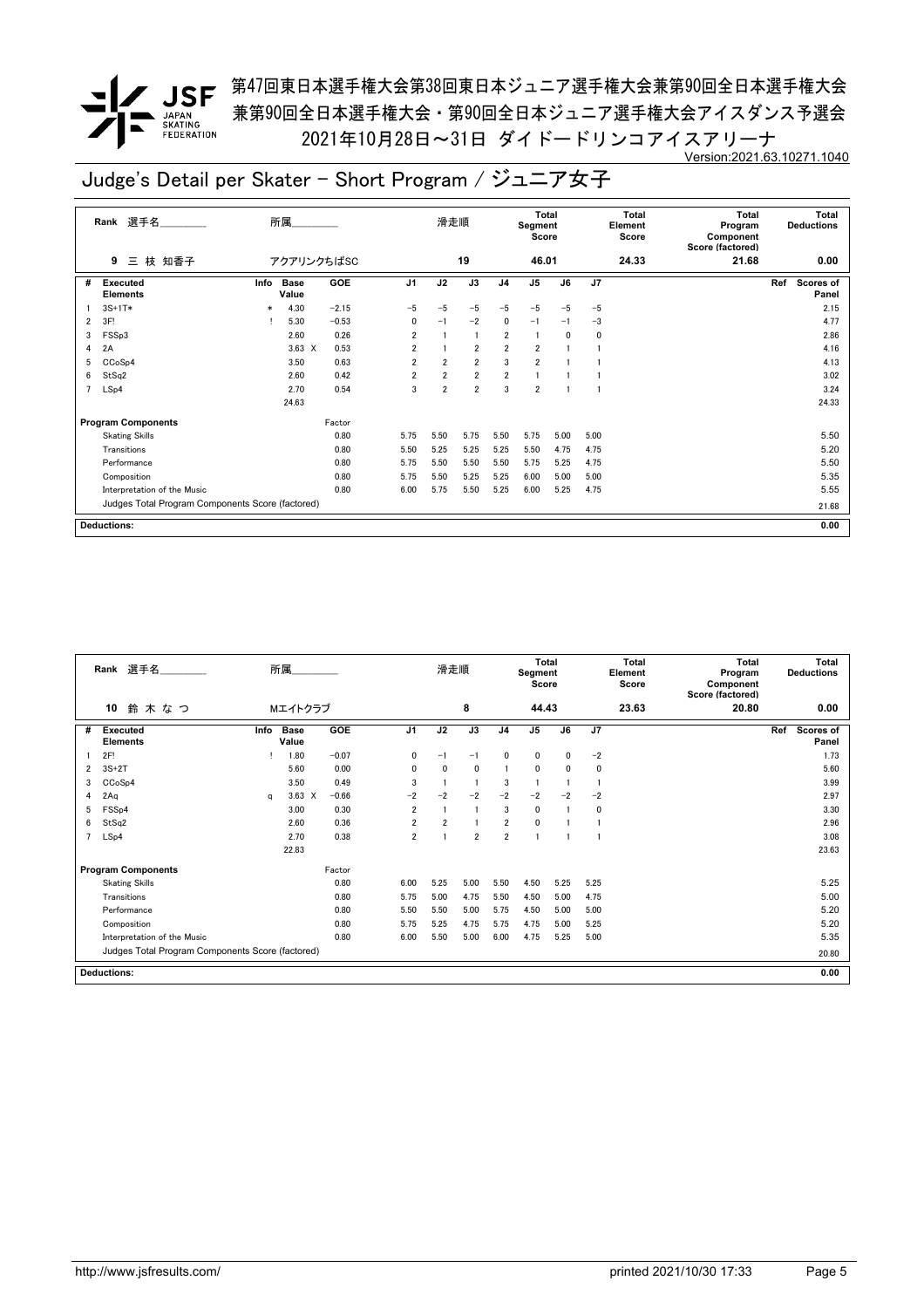**/ JSF** 第47回東日本選手権大会第38回東日本ジュニア選手権大会兼第90回全日本選手権大会 兼第90回全日本選手権大会・第90回全日本ジュニア選手権大会アイスダンス予選会 2021年10月28日~31日 ダイドードリンコアイスアリーナ Version:2021.63.10271.1040

|   | 選手名<br>Rank                                      |        | 所属                   |                |                | 滑走順          |                |                | Total<br>Segment<br>Score |              |                | Total<br>Element<br>Score | <b>Total</b><br>Program<br>Component<br>Score (factored) |     | <b>Total</b><br><b>Deductions</b> |
|---|--------------------------------------------------|--------|----------------------|----------------|----------------|--------------|----------------|----------------|---------------------------|--------------|----------------|---------------------------|----------------------------------------------------------|-----|-----------------------------------|
|   | 久保山<br>唯<br>11                                   |        |                      | KOSE新横浜プリンスFSC |                |              | 29             |                | 44.38                     |              |                | 24.58                     | 19.80                                                    |     | 0.00                              |
| # | <b>Executed</b><br><b>Elements</b>               | Info   | <b>Base</b><br>Value | <b>GOE</b>     | J <sub>1</sub> | J2           | J3             | J <sub>4</sub> | J <sub>5</sub>            | J6           | J <sub>7</sub> |                           |                                                          | Ref | Scores of<br>Panel                |
|   | $3Lz + 2T$                                       |        | 7.20                 | 0.12           | 0              | $\mathbf{0}$ |                | $\mathbf{0}$   | 0                         | $\mathbf{0}$ |                |                           |                                                          |     | 7.32                              |
| 2 | $1F*$                                            | $\ast$ | 0.00                 | 0.00           |                |              |                |                |                           |              |                |                           |                                                          |     | 0.00                              |
| 3 | FSS <sub>p4</sub>                                |        | 3.00                 | 0.06           | 0              | $\mathbf{0}$ |                | 0              |                           | 0            | 0              |                           |                                                          |     | 3.06                              |
| 4 | 2A                                               |        | $3.63 \times$        | 0.33           |                |              |                |                |                           |              | 0              |                           |                                                          |     | 3.96                              |
| 5 | CCoSp4                                           |        | 3.50                 | 0.14           |                | $-1$         | 0              | 0              |                           |              | 0              |                           |                                                          |     | 3.64                              |
| 6 | StSq3                                            |        | 3.30                 | 0.33           |                |              | $\overline{1}$ | 0              |                           |              |                |                           |                                                          |     | 3.63                              |
| 7 | LSp4                                             |        | 2.70                 | 0.27           | $\mathbf{0}$   |              |                | $-1$           | $\overline{2}$            |              | $\overline{2}$ |                           |                                                          |     | 2.97                              |
|   |                                                  |        | 23.33                |                |                |              |                |                |                           |              |                |                           |                                                          |     | 24.58                             |
|   | <b>Program Components</b>                        |        |                      | Factor         |                |              |                |                |                           |              |                |                           |                                                          |     |                                   |
|   | <b>Skating Skills</b>                            |        |                      | 0.80           | 5.25           | 5.50         | 4.75           | 4.50           | 5.50                      | 5.00         | 4.75           |                           |                                                          |     | 5.05                              |
|   | Transitions                                      |        |                      | 0.80           | 5.00           | 5.25         | 4.25           | 4.25           | 5.25                      | 4.50         | 4.50           |                           |                                                          |     | 4.70                              |
|   | Performance                                      |        |                      | 0.80           | 5.00           | 5.50         | 4.75           | 4.25           | 5.50                      | 5.00         | 4.75           |                           |                                                          |     | 5.00                              |
|   | Composition                                      |        |                      | 0.80           | 5.25           | 5.25         | 5.00           | 4.25           | 5.75                      | 5.00         | 4.75           |                           |                                                          |     | 5.05                              |
|   | Interpretation of the Music                      |        |                      | 0.80           | 5.00           | 5.25         | 4.75           | 4.25           | 5.75                      | 5.25         | 4.50           |                           |                                                          |     | 4.95                              |
|   | Judges Total Program Components Score (factored) |        |                      |                |                |              |                |                |                           |              |                |                           |                                                          |     | 19.80                             |
|   | <b>Deductions:</b>                               |        |                      |                |                |              |                |                |                           |              |                |                           |                                                          |     | 0.00                              |

|                | Rank 選手名                                         | 所属                           |            |                | 滑走順  |                |                | <b>Total</b><br>Segment<br>Score |      |                | <b>Total</b><br>Element<br>Score | <b>Total</b><br>Program<br>Component<br>Score (factored) | <b>Total</b><br><b>Deductions</b> |
|----------------|--------------------------------------------------|------------------------------|------------|----------------|------|----------------|----------------|----------------------------------|------|----------------|----------------------------------|----------------------------------------------------------|-----------------------------------|
|                | 邊<br>桜 香<br>12<br>田                              | 星槎国際横浜                       |            |                |      | 3              |                | 43.91                            |      |                | 24.43                            | 19.48                                                    | 0.00                              |
| #              | <b>Executed</b><br>Elements                      | <b>Base</b><br>Info<br>Value | <b>GOE</b> | J <sub>1</sub> | J2   | J3             | J <sub>4</sub> | $\mathsf{J}5$                    | J6   | J7             |                                  |                                                          | Ref<br>Scores of<br>Panel         |
|                | 2F!                                              | 1.80                         | $-0.07$    | 0              | 0    | 0              | $-1$           | $\mathbf 0$                      | $-1$ | $-1$           |                                  |                                                          | 1.73                              |
| 2              | $3S+2T$                                          | 5.60                         | 0.43       |                |      | 1              | $\overline{2}$ | $\mathbf 0$                      |      |                |                                  |                                                          | 6.03                              |
| 3              | FSS <sub>p3</sub>                                | 2.60                         | 0.31       |                |      | $\overline{2}$ | $\overline{2}$ | $\overline{1}$                   |      | $\Omega$       |                                  |                                                          | 2.91                              |
| 4              | CCoSp4                                           | 3.50                         | 0.42       | $\overline{2}$ |      |                | $\overline{2}$ |                                  |      |                |                                  |                                                          | 3.92                              |
| 5              | 2A                                               | $3.63 \times$                | 0.33       |                | 0    |                |                |                                  |      |                |                                  |                                                          | 3.96                              |
| 6              | StSq2                                            | 2.60                         | 0.26       | $\overline{2}$ |      |                |                |                                  |      |                |                                  |                                                          | 2.86                              |
| $\overline{7}$ | LSp4                                             | 2.70                         | 0.32       |                | 0    | $\overline{2}$ |                |                                  |      | $\overline{2}$ |                                  |                                                          | 3.02                              |
|                |                                                  | 22.43                        |            |                |      |                |                |                                  |      |                |                                  |                                                          | 24.43                             |
|                | <b>Program Components</b>                        |                              | Factor     |                |      |                |                |                                  |      |                |                                  |                                                          |                                   |
|                | <b>Skating Skills</b>                            |                              | 0.80       | 5.25           | 4.75 | 4.75           | 5.25           | 4.75                             | 5.00 | 4.50           |                                  |                                                          | 4.90                              |
|                | Transitions                                      |                              | 0.80       | 4.75           | 4.50 | 4.25           | 5.00           | 4.00                             | 4.75 | 4.75           |                                  |                                                          | 4.60                              |
|                | Performance                                      |                              | 0.80       | 5.25           | 5.00 | 5.00           | 5.00           | 5.00                             | 5.00 | 4.75           |                                  |                                                          | 5.00                              |
|                | Composition                                      |                              | 0.80       | 5.00           | 4.75 | 5.25           | 5.00           | 4.75                             | 5.00 | 5.00           |                                  |                                                          | 4.95                              |
|                | Interpretation of the Music                      |                              | 0.80       | 5.00           | 5.00 | 5.00           | 4.75           | 5.00                             | 4.75 | 4.75           |                                  |                                                          | 4.90                              |
|                | Judges Total Program Components Score (factored) |                              |            |                |      |                |                |                                  |      |                |                                  |                                                          | 19.48                             |
|                | <b>Deductions:</b>                               |                              |            |                |      |                |                |                                  |      |                |                                  |                                                          | 0.00                              |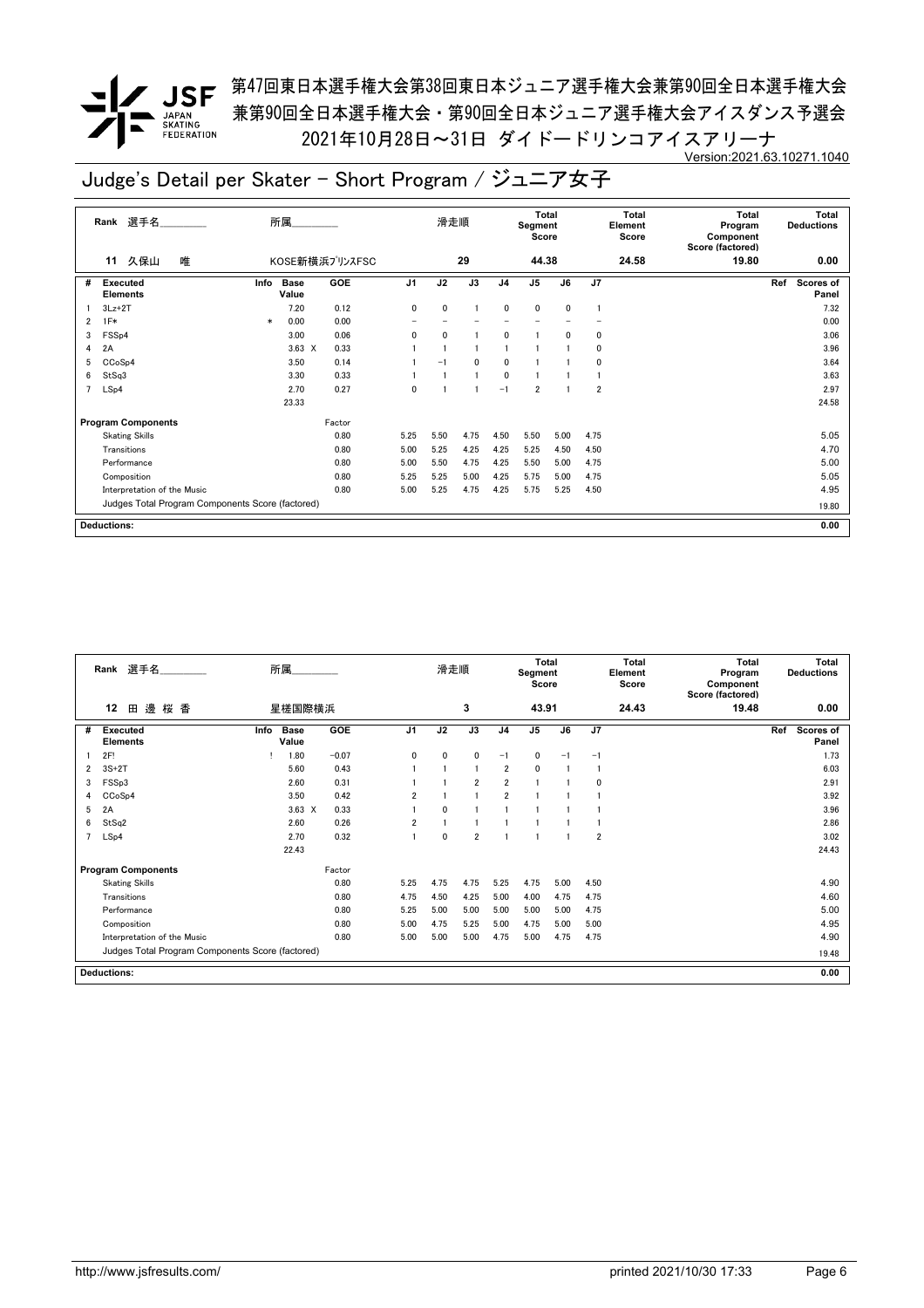**✔ JSF** <sup>第47回東日本選手権大会第38回東日本ジュニア選手権大会兼第90回全日本選手権大会</sup> 兼第90回全日本選手権大会・第90回全日本ジュニア選手権大会アイスダンス予選会 2021年10月28日~31日 ダイドードリンコアイスアリーナ Version:2021.63.10271.1040

|   | 選手名<br>Rank                                      | 所属                           |            |                | 滑走順            |                 |                | <b>Total</b><br>Segment<br>Score |                 |      | <b>Total</b><br>Element<br>Score | <b>Total</b><br>Program<br>Component<br>Score (factored) | <b>Total</b><br><b>Deductions</b> |
|---|--------------------------------------------------|------------------------------|------------|----------------|----------------|-----------------|----------------|----------------------------------|-----------------|------|----------------------------------|----------------------------------------------------------|-----------------------------------|
|   | 佐藤<br>優 妃<br>13                                  | 埼玉アイスアリーナFC                  |            |                |                | 26              |                | 43.40                            |                 |      | 24.08                            | 19.32                                                    | 0.00                              |
| # | <b>Executed</b><br><b>Elements</b>               | <b>Base</b><br>Info<br>Value | <b>GOE</b> | J <sub>1</sub> | J2             | $\overline{J3}$ | J <sub>4</sub> | $\overline{J5}$                  | $\overline{J6}$ | J7   |                                  |                                                          | Ref<br><b>Scores of</b><br>Panel  |
|   | $3S+2T$                                          | 5.60                         | $-0.09$    | $-1$           | $-1$           | 0               | 0              | 0                                | $\mathbf{0}$    | 0    |                                  |                                                          | 5.51                              |
| 2 | 2F                                               | 1.80                         | 0.11       |                | $\mathbf{0}$   | 0               |                |                                  |                 | 0    |                                  |                                                          | 1.91                              |
| 3 | FSS <sub>p4</sub>                                | 3.00                         | 0.36       | $\overline{2}$ | $\overline{2}$ | $\overline{1}$  |                |                                  | 0               |      |                                  |                                                          | 3.36                              |
| 4 | StSq2                                            | 2.60                         | 0.21       | 0              |                |                 |                |                                  |                 | 0    |                                  |                                                          | 2.81                              |
| 5 | 2A                                               | $3.63 \times$                | 0.26       | $\mathbf{0}$   |                |                 |                | 0                                |                 |      |                                  |                                                          | 3.89                              |
| 6 | CCoSp4                                           | 3.50                         | 0.35       |                |                |                 |                | 1                                |                 |      |                                  |                                                          | 3.85                              |
| 7 | LSp4                                             | 2.70                         | 0.05       | 0              | $-1$           | $\overline{1}$  | $\mathbf{0}$   | 0                                |                 | 0    |                                  |                                                          | 2.75                              |
|   |                                                  | 22.83                        |            |                |                |                 |                |                                  |                 |      |                                  |                                                          | 24.08                             |
|   | <b>Program Components</b>                        |                              | Factor     |                |                |                 |                |                                  |                 |      |                                  |                                                          |                                   |
|   | <b>Skating Skills</b>                            |                              | 0.80       | 5.25           | 5.00           | 4.75            | 4.75           | 5.25                             | 5.00            | 4.75 |                                  |                                                          | 4.95                              |
|   | Transitions                                      |                              | 0.80       | 4.75           | 4.75           | 4.25            | 4.50           | 4.75                             | 4.75            | 4.50 |                                  |                                                          | 4.65                              |
|   | Performance                                      |                              | 0.80       | 5.00           | 5.25           | 4.50            | 4.75           | 4.75                             | 5.25            | 4.50 |                                  |                                                          | 4.85                              |
|   | Composition                                      |                              | 0.80       | 5.25           | 5.00           | 4.50            | 4.50           | 5.25                             | 4.75            | 4.50 |                                  |                                                          | 4.80                              |
|   | Interpretation of the Music                      |                              | 0.80       | 5.00           | 5.00           | 4.75            | 4.50           | 5.00                             | 5.00            | 4.75 |                                  |                                                          | 4.90                              |
|   | Judges Total Program Components Score (factored) |                              |            |                |                |                 |                |                                  |                 |      |                                  |                                                          | 19.32                             |
|   | <b>Deductions:</b>                               |                              |            |                |                |                 |                |                                  |                 |      |                                  |                                                          | 0.00                              |

|                | 選手名<br>Rank                                      | 所属                           |        |              | 滑走順          |                |                | <b>Total</b><br>Segment<br>Score |          |                | <b>Total</b><br>Element<br>Score | Total<br>Program<br>Component<br>Score (factored) | Total<br><b>Deductions</b>       |
|----------------|--------------------------------------------------|------------------------------|--------|--------------|--------------|----------------|----------------|----------------------------------|----------|----------------|----------------------------------|---------------------------------------------------|----------------------------------|
|                | 14<br>聖<br>前 埜乃華                                 | ハ戸エ大一高                       |        |              |              | 27             |                | 42.79                            |          |                | 23.79                            | 19.00                                             | 0.00                             |
| #              | Executed<br><b>Elements</b>                      | Info<br><b>Base</b><br>Value | GOE    | J1           | J2           | J3             | J <sub>4</sub> | J5                               | J6       | J7             |                                  |                                                   | Ref<br><b>Scores of</b><br>Panel |
|                | $3T+2T$                                          | 5.50                         | 0.34   | $\mathbf{0}$ | $\mathbf{0}$ |                |                |                                  |          | $\overline{2}$ |                                  |                                                   | 5.84                             |
| 2              | 2F                                               | 1.80                         | 0.14   |              | $\mathbf{0}$ |                |                |                                  |          | 0              |                                  |                                                   | 1.94                             |
| 3              | CCoSp4                                           | 3.50                         | 0.00   | 0            | $\mathbf{0}$ | 1              | $\mathbf{0}$   | $\mathbf{0}$                     | $\Omega$ | 0              |                                  |                                                   | 3.50                             |
| 4              | StSq2                                            | 2.60                         | 0.16   |              |              | 0              | $\mathbf{0}$   | $\mathbf{0}$                     |          |                |                                  |                                                   | 2.76                             |
| 5              | 2A                                               | $3.63 \times$                | 0.26   | 0            | $\mathbf{0}$ |                |                |                                  |          |                |                                  |                                                   | 3.89                             |
| 6              | FSS <sub>p4</sub>                                | 3.00                         | 0.00   | 0            | $\Omega$     | 0              | $\mathbf{0}$   |                                  | $\Omega$ | 0              |                                  |                                                   | 3.00                             |
| $\overline{7}$ | LSp4                                             | 2.70                         | 0.16   | 0            |              | $\overline{1}$ | $\mathbf 0$    |                                  |          | 0              |                                  |                                                   | 2.86                             |
|                |                                                  | 22.73                        |        |              |              |                |                |                                  |          |                |                                  |                                                   | 23.79                            |
|                | <b>Program Components</b>                        |                              | Factor |              |              |                |                |                                  |          |                |                                  |                                                   |                                  |
|                | <b>Skating Skills</b>                            |                              | 0.80   | 4.75         | 5.00         | 4.50           | 4.50           | 5.25                             | 5.25     | 4.75           |                                  |                                                   | 4.85                             |
|                | Transitions                                      |                              | 0.80   | 4.25         | 4.50         | 4.25           | 4.25           | 5.00                             | 4.75     | 4.50           |                                  |                                                   | 4.45                             |
|                | Performance                                      |                              | 0.80   | 4.50         | 5.00         | 4.75           | 4.25           | 5.00                             | 5.00     | 5.00           |                                  |                                                   | 4.85                             |
|                | Composition                                      |                              | 0.80   | 4.75         | 5.00         | 4.50           | 4.50           | 5.25                             | 4.75     | 4.75           |                                  |                                                   | 4.75                             |
|                | Interpretation of the Music                      |                              | 0.80   | 4.50         | 5.25         | 5.00           | 4.25           | 5.00                             | 5.00     | 4.75           |                                  |                                                   | 4.85                             |
|                | Judges Total Program Components Score (factored) |                              |        |              |              |                |                |                                  |          |                |                                  |                                                   | 19.00                            |
|                | <b>Deductions:</b>                               |                              |        |              |              |                |                |                                  |          |                |                                  |                                                   | 0.00                             |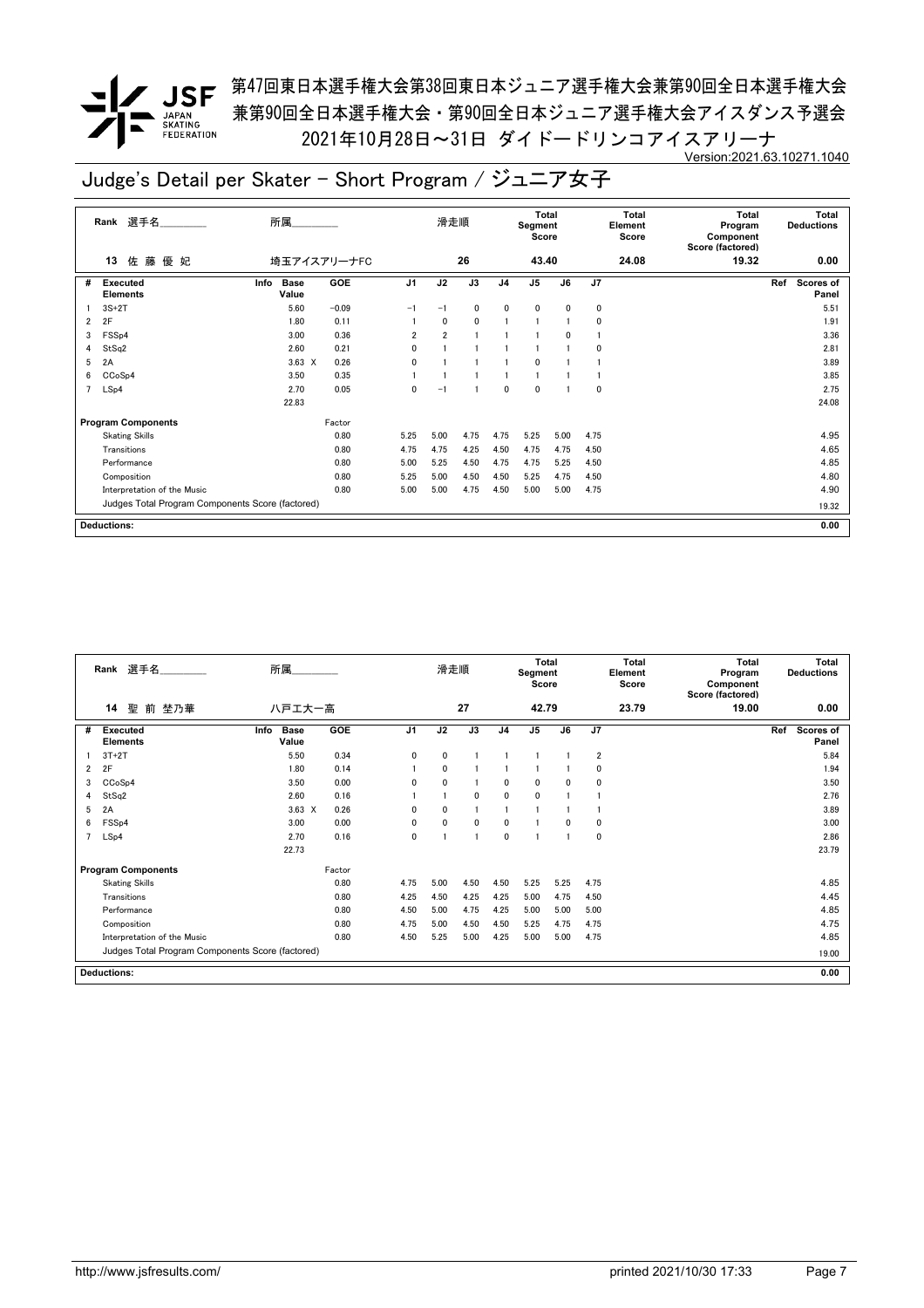**/ JSF** 第47回東日本選手権大会第38回東日本ジュニア選手権大会兼第90回全日本選手権大会 兼第90回全日本選手権大会・第90回全日本ジュニア選手権大会アイスダンス予選会 2021年10月28日~31日 ダイドードリンコアイスアリーナ Version:2021.63.10271.1040

|   | Rank 選手名                                         | 所属   |                      |         |                | 滑走順            |                 |                | <b>Total</b><br>Segment<br>Score |                 |                         | <b>Total</b><br>Element<br>Score | <b>Total</b><br>Program<br>Component<br>Score (factored) |     | Total<br><b>Deductions</b> |
|---|--------------------------------------------------|------|----------------------|---------|----------------|----------------|-----------------|----------------|----------------------------------|-----------------|-------------------------|----------------------------------|----------------------------------------------------------|-----|----------------------------|
|   | 長<br>柚 奈<br>岡<br>15                              |      | 藤女子                  |         |                |                | 4               |                | 42.29                            |                 |                         | 22.45                            | 19.84                                                    |     | 0.00                       |
| # | <b>Executed</b><br><b>Elements</b>               | Info | <b>Base</b><br>Value | GOE     | J <sub>1</sub> | J <sub>2</sub> | $\overline{J3}$ | J <sub>4</sub> | J <sub>5</sub>                   | $\overline{J6}$ | J <sub>7</sub>          |                                  |                                                          | Ref | Scores of<br>Panel         |
|   | $3T+2T$                                          |      | 5.50                 | 0.42    |                | 0              |                 |                | -1                               |                 | $\overline{\mathbf{2}}$ |                                  |                                                          |     | 5.92                       |
| 2 | 2F!                                              |      | 1.80                 | $-0.90$ | $-5$           | $-5$           | $-5$            | $-5$           | $-5$                             | $-5$            | $-4$                    |                                  |                                                          |     | 0.90                       |
| 3 | FSS <sub>p4</sub>                                |      | 3.00                 | 0.12    | $\mathbf{0}$   | $\mathbf{0}$   |                 | 0              | $\mathbf{1}$                     |                 | 0                       |                                  |                                                          |     | 3.12                       |
| 4 | 2A                                               |      | 3.30                 | 0.53    | $\overline{2}$ |                | $\overline{2}$  | $\overline{2}$ | $\overline{2}$                   |                 | 0                       |                                  |                                                          |     | 3.83                       |
| 5 | LSp3                                             |      | 2.40                 | 0.24    |                |                |                 |                | $\overline{2}$                   |                 | 0                       |                                  |                                                          |     | 2.64                       |
| 6 | StSq2                                            |      | 2.60                 | 0.26    |                |                |                 |                | 0                                |                 |                         |                                  |                                                          |     | 2.86                       |
|   | CCoSp3                                           |      | 3.00                 | 0.18    | 0              |                |                 |                | 0                                |                 | 0                       |                                  |                                                          |     | 3.18                       |
|   |                                                  |      | 21.60                |         |                |                |                 |                |                                  |                 |                         |                                  |                                                          |     | 22.45                      |
|   | <b>Program Components</b>                        |      |                      | Factor  |                |                |                 |                |                                  |                 |                         |                                  |                                                          |     |                            |
|   | <b>Skating Skills</b>                            |      |                      | 0.80    | 5.25           | 4.75           | 5.50            | 5.00           | 6.00                             | 5.50            | 5.00                    |                                  |                                                          |     | 5.25                       |
|   | Transitions                                      |      |                      | 0.80    | 4.50           | 4.50           | 4.75            | 4.75           | 5.50                             | 5.00            | 4.75                    |                                  |                                                          |     | 4.75                       |
|   | Performance                                      |      |                      | 0.80    | 4.75           | 4.75           | 5.00            | 4.75           | 5.00                             | 5.25            | 4.75                    |                                  |                                                          |     | 4.85                       |
|   | Composition                                      |      |                      | 0.80    | 5.00           | 4.75           | 5.00            | 4.75           | 5.50                             | 5.25            | 5.00                    |                                  |                                                          |     | 5.00                       |
|   | Interpretation of the Music                      |      |                      | 0.80    | 4.75           | 5.00           | 5.25            | 4.50           | 5.25                             | 5.00            | 4.75                    |                                  |                                                          |     | 4.95                       |
|   | Judges Total Program Components Score (factored) |      |                      |         |                |                |                 |                |                                  |                 |                         |                                  |                                                          |     | 19.84                      |
|   | <b>Deductions:</b>                               |      |                      |         |                |                |                 |                |                                  |                 |                         |                                  |                                                          |     | 0.00                       |

|   | Rank 選手名                                         |      | 所属                   |         |              | 滑走順          |              |                | <b>Total</b><br>Segment<br>Score |              |                | <b>Total</b><br>Element<br>Score | <b>Total</b><br>Program<br>Component<br>Score (factored) | <b>Total</b><br><b>Deductions</b> |
|---|--------------------------------------------------|------|----------------------|---------|--------------|--------------|--------------|----------------|----------------------------------|--------------|----------------|----------------------------------|----------------------------------------------------------|-----------------------------------|
|   | 比優花<br>16<br>日                                   |      | 西武東伏見FSC             |         |              |              | 6            |                | 42.16                            |              |                | 22.88                            | 19.28                                                    | 0.00                              |
| # | Executed<br><b>Elements</b>                      | Info | <b>Base</b><br>Value | GOE     | J1           | J2           | J3           | J <sub>4</sub> | J5                               | J6           | J7             |                                  |                                                          | Ref<br><b>Scores of</b><br>Panel  |
|   | 3F!q                                             |      | 5.30                 | $-1.59$ | $-3$         | $-3$         | $-4$         | $-3$           | $-3$                             | $-3$         | $-3$           |                                  |                                                          | 3.71                              |
| 2 | $3Tq+2T$                                         | a    | 5.50                 | $-0.84$ | $-2$         | $-2$         | $-2$         | $-2$           | $-2$                             | $-2$         | $-2$           |                                  |                                                          | 4.66                              |
| 3 | CCoSp4V                                          |      | 2.63                 | 0.00    |              | $\mathbf{0}$ | $\mathbf{0}$ | 0              | 0                                | 0            | 0              |                                  |                                                          | 2.63                              |
| 4 | 2A                                               |      | $3.63 \times$        | 0.13    | $\mathbf{0}$ | 0            |              |                | $\mathbf{0}$                     |              | 0              |                                  |                                                          | 3.76                              |
| 5 | LSp3                                             |      | 2.40                 | 0.10    | $\Omega$     | 0            |              | 0              | $\mathbf{0}$                     |              | $\overline{2}$ |                                  |                                                          | 2.50                              |
| 6 | StSq2                                            |      | 2.60                 | 0.26    |              |              |              | $\overline{2}$ | $\mathbf{0}$                     |              |                |                                  |                                                          | 2.86                              |
|   | FSSp3                                            |      | 2.60                 | 0.16    |              | 0            |              | $\mathbf{0}$   | $\overline{1}$                   | $\mathbf{0}$ |                |                                  |                                                          | 2.76                              |
|   |                                                  |      | 24.66                |         |              |              |              |                |                                  |              |                |                                  |                                                          | 22.88                             |
|   | <b>Program Components</b>                        |      |                      | Factor  |              |              |              |                |                                  |              |                |                                  |                                                          |                                   |
|   | <b>Skating Skills</b>                            |      |                      | 0.80    | 5.00         | 5.00         | 4.75         | 4.75           | 4.75                             | 4.75         | 4.75           |                                  |                                                          | 4.80                              |
|   | Transitions                                      |      |                      | 0.80    | 4.50         | 4.75         | 4.25         | 5.00           | 4.50                             | 4.25         | 4.50           |                                  |                                                          | 4.50                              |
|   | Performance                                      |      |                      | 0.80    | 5.25         | 5.25         | 4.75         | 5.00           | 5.00                             | 4.75         | 5.00           |                                  |                                                          | 5.00                              |
|   | Composition                                      |      |                      | 0.80    | 5.00         | 5.00         | 4.50         | 5.00           | 4.75                             | 4.25         | 5.00           |                                  |                                                          | 4.85                              |
|   | Interpretation of the Music                      |      |                      | 0.80    | 5.00         | 5.00         | 4.75         | 5.25           | 5.25                             | 4.50         | 4.75           |                                  |                                                          | 4.95                              |
|   | Judges Total Program Components Score (factored) |      |                      |         |              |              |              |                |                                  |              |                |                                  |                                                          | 19.28                             |
|   | <b>Deductions:</b>                               |      |                      |         |              |              |              |                |                                  |              |                |                                  |                                                          | 0.00                              |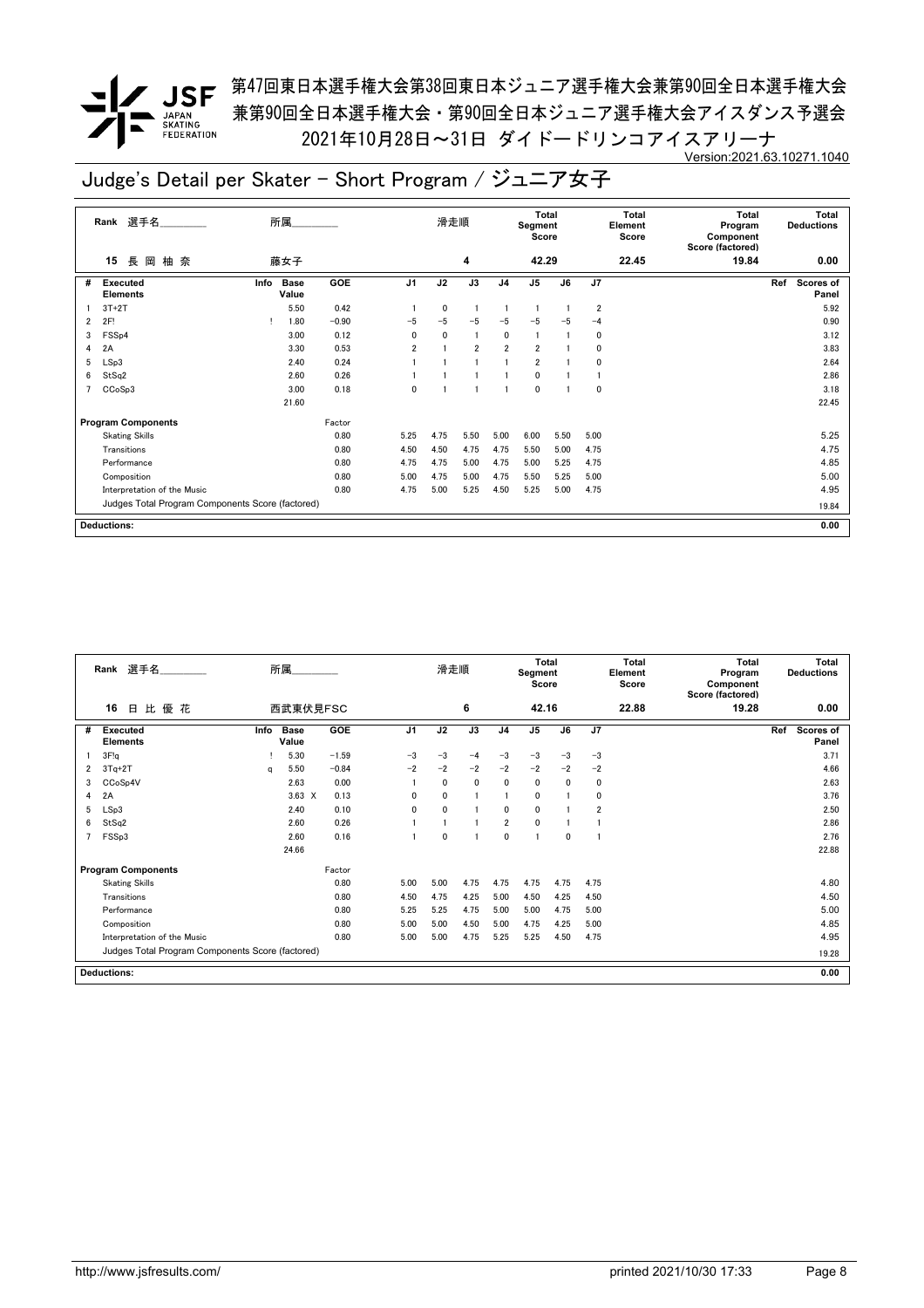**/ JSF** 第47回東日本選手権大会第38回東日本ジュニア選手権大会兼第90回全日本選手権大会 兼第90回全日本選手権大会・第90回全日本ジュニア選手権大会アイスダンス予選会 2021年10月28日~31日 ダイドードリンコアイスアリーナ Version:2021.63.10271.1040

|   | Rank 選手名                                         | 所属                           |             |         |                | 滑走順            |                 |                | <b>Total</b><br>Segment<br>Score |                 |                | <b>Total</b><br>Element<br>Score | <b>Total</b><br>Program<br>Component<br>Score (factored) |     | Total<br><b>Deductions</b> |
|---|--------------------------------------------------|------------------------------|-------------|---------|----------------|----------------|-----------------|----------------|----------------------------------|-----------------|----------------|----------------------------------|----------------------------------------------------------|-----|----------------------------|
|   | 澤<br>登 早也香<br>17                                 |                              | Mエイトクラブ     |         |                |                | 28              |                | 40.06                            |                 |                | 21.54                            | 18.52                                                    |     | 0.00                       |
| # | <b>Executed</b><br><b>Elements</b>               | <b>Base</b><br>Info<br>Value |             | GOE     | J <sub>1</sub> | J <sub>2</sub> | $\overline{J3}$ | J <sub>4</sub> | J <sub>5</sub>                   | $\overline{J6}$ | J <sub>7</sub> |                                  |                                                          | Ref | Scores of<br>Panel         |
|   | $3T+2T$                                          |                              | 5.50        | 0.08    | 0              | 0              | 0               | $\overline{2}$ | 0                                |                 | 0              |                                  |                                                          |     | 5.58                       |
| 2 | 2F                                               |                              | 1.80        | 0.00    | $\mathbf{0}$   | 0              | $\mathbf 0$     | 0              | 0                                | 0               | 0              |                                  |                                                          |     | 1.80                       |
| 3 | CCoSp4                                           |                              | 3.50        | 0.42    | $\mathbf 0$    | $\overline{2}$ | $\overline{2}$  | $\overline{2}$ | 0                                |                 |                |                                  |                                                          |     | 3.92                       |
| 4 | 2A<                                              | ≺                            | $2.90 \t X$ | $-0.69$ | $-2$           | $-3$           | $-3$            | $-2$           | $-3$                             | $-2$            | $-3$           |                                  |                                                          |     | 2.21                       |
| 5 | FSS <sub>p4</sub>                                |                              | 3.00        | 0.06    |                | $\mathbf{0}$   | $\mathbf{0}$    | $\overline{2}$ | $\mathbf 0$                      | 0               | 0              |                                  |                                                          |     | 3.06                       |
| 6 | StSq2                                            |                              | 2.60        | 0.16    |                |                | 0               |                | $-2$                             | 0               |                |                                  |                                                          |     | 2.76                       |
|   | LSp3                                             |                              | 2.40        | $-0.19$ | $-1$           | $-1$           | 0               | 0              | $-1$                             | $-1$            | $-1$           |                                  |                                                          |     | 2.21                       |
|   |                                                  | 21.70                        |             |         |                |                |                 |                |                                  |                 |                |                                  |                                                          |     | 21.54                      |
|   | <b>Program Components</b>                        |                              |             | Factor  |                |                |                 |                |                                  |                 |                |                                  |                                                          |     |                            |
|   | <b>Skating Skills</b>                            |                              |             | 0.80    | 4.75           | 4.75           | 4.50            | 4.75           | 4.50                             | 4.75            | 4.50           |                                  |                                                          |     | 4.65                       |
|   | Transitions                                      |                              |             | 0.80    | 4.50           | 4.75           | 4.25            | 4.75           | 4.25                             | 4.25            | 4.25           |                                  |                                                          |     | 4.40                       |
|   | Performance                                      |                              |             | 0.80    | 4.75           | 5.00           | 4.75            | 5.00           | 4.00                             | 4.50            | 4.50           |                                  |                                                          |     | 4.70                       |
|   | Composition                                      |                              |             | 0.80    | 5.00           | 5.00           | 4.25            | 5.25           | 4.00                             | 4.50            | 4.75           |                                  |                                                          |     | 4.70                       |
|   | Interpretation of the Music                      |                              |             | 0.80    | 5.00           | 4.75           | 4.50            | 5.00           | 4.00                             | 4.75            | 4.50           |                                  |                                                          |     | 4.70                       |
|   | Judges Total Program Components Score (factored) |                              |             |         |                |                |                 |                |                                  |                 |                |                                  |                                                          |     | 18.52                      |
|   | <b>Deductions:</b>                               |                              |             |         |                |                |                 |                |                                  |                 |                |                                  |                                                          |     | 0.00                       |

|   | 選手名<br>Rank                                      |                                          | 所属                   |         |                | 滑走順            |                |                | <b>Total</b><br>Segment<br>Score |          |                         | <b>Total</b><br>Element<br>Score | Total<br>Program<br>Component<br>Score (factored) | <b>Total</b><br><b>Deductions</b> |
|---|--------------------------------------------------|------------------------------------------|----------------------|---------|----------------|----------------|----------------|----------------|----------------------------------|----------|-------------------------|----------------------------------|---------------------------------------------------|-----------------------------------|
|   | 18<br>瀧梨杏<br>井                                   |                                          | 西武東伏見FSC             |         |                |                | 13             |                | 39.67                            |          |                         | 21.83                            | 17.84                                             | 0.00                              |
| # | Executed<br><b>Elements</b>                      | Info                                     | <b>Base</b><br>Value | GOE     | J1             | J2             | J3             | J <sub>4</sub> | J <sub>5</sub>                   | J6       | J7                      |                                  |                                                   | Ref<br><b>Scores of</b><br>Panel  |
|   | $3S<+2T$                                         | $\overline{\left\langle \right\rangle }$ | 4.74                 | $-0.69$ | $-2$           | $-2$           | $-2$           | $-2$           | $-3$                             | $-2$     | $-2$                    |                                  |                                                   | 4.05                              |
| 2 | LSp4                                             |                                          | 2.70                 | 0.81    | $\overline{2}$ | $\overline{2}$ | 4              | 4              | 4                                | 3        | $\overline{\mathbf{2}}$ |                                  |                                                   | 3.51                              |
| 3 | 2A                                               |                                          | 3.30                 | 0.00    | 0              | $\mathbf{0}$   | 1              | $\mathbf{0}$   | $\mathbf{0}$                     | $\Omega$ | 0                       |                                  |                                                   | 3.30                              |
| 4 | FSSp3                                            |                                          | 2.60                 | 0.26    |                |                |                | $\overline{2}$ |                                  | $\Omega$ |                         |                                  |                                                   | 2.86                              |
| 5 | 2Fe                                              | e                                        | $1.58$ X             | $-0.46$ | $-3$           | $-3$           | $-4$           | $-3$           | $-4$                             | $-3$     | $-3$                    |                                  |                                                   | 1.12                              |
| 6 | StSq2                                            |                                          | 2.60                 | 0.05    | $\mathbf{0}$   |                | 0              | $\mathbf{0}$   | $-1$                             | $\Omega$ |                         |                                  |                                                   | 2.65                              |
|   | CCoSp4                                           |                                          | 3.50                 | 0.84    | $\overline{2}$ |                | $\overline{2}$ | 3              | 3                                | 3        | $\overline{2}$          |                                  |                                                   | 4.34                              |
|   |                                                  |                                          | 21.02                |         |                |                |                |                |                                  |          |                         |                                  |                                                   | 21.83                             |
|   | <b>Program Components</b>                        |                                          |                      | Factor  |                |                |                |                |                                  |          |                         |                                  |                                                   |                                   |
|   | <b>Skating Skills</b>                            |                                          |                      | 0.80    | 4.75           | 5.00           | 4.50           | 4.50           | 4.25                             | 4.50     | 4.75                    |                                  |                                                   | 4.60                              |
|   | Transitions                                      |                                          |                      | 0.80    | 4.50           | 4.50           | 4.00           | 4.25           | 3.75                             | 4.25     | 4.50                    |                                  |                                                   | 4.30                              |
|   | Performance                                      |                                          |                      | 0.80    | 4.75           | 4.75           | 4.25           | 4.25           | 4.00                             | 4.50     | 4.50                    |                                  |                                                   | 4.45                              |
|   | Composition                                      |                                          |                      | 0.80    | 5.00           | 4.50           | 4.50           | 4.25           | 4.50                             | 4.50     | 4.75                    |                                  |                                                   | 4.55                              |
|   | Interpretation of the Music                      |                                          |                      | 0.80    | 4.75           | 4.75           | 4.25           | 4.25           | 3.75                             | 4.25     | 4.50                    |                                  |                                                   | 4.40                              |
|   | Judges Total Program Components Score (factored) |                                          |                      |         |                |                |                |                |                                  |          |                         |                                  |                                                   | 17.84                             |
|   | <b>Deductions:</b>                               |                                          |                      |         |                |                |                |                |                                  |          |                         |                                  |                                                   | 0.00                              |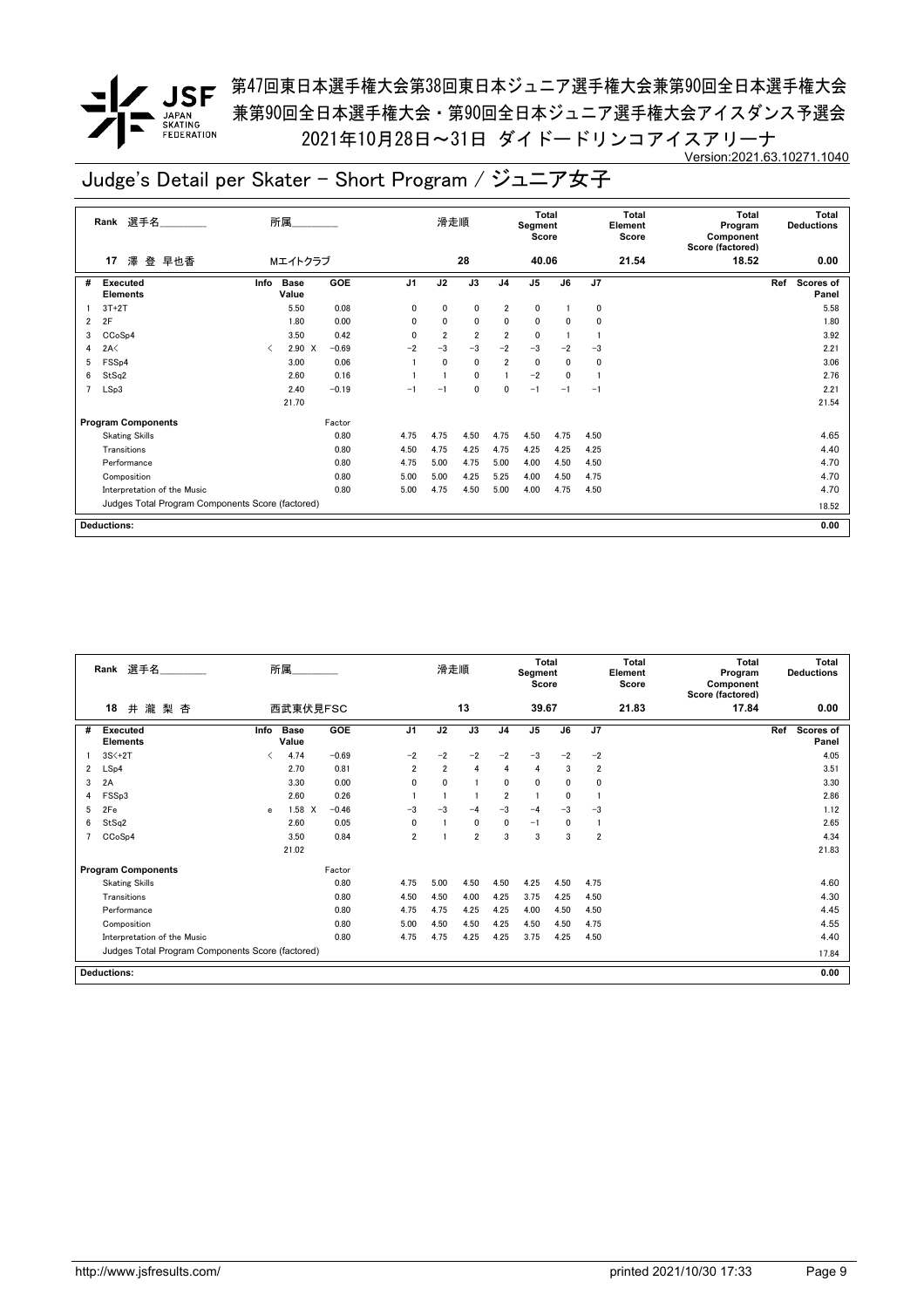<u>/</u> JSF <sup>第47回東日本選手権大会第38回東日本ジュニア選手権大会兼第90回全日本選手権大会</sup> 兼第90回全日本選手権大会・第90回全日本ジュニア選手権大会アイスダンス予選会 2021年10月28日~31日 ダイドードリンコアイスアリーナ Version:2021.63.10271.1040

|   | 選手名<br>Rank                                      |      | 所属                   |                |                | 滑走順          |              |                | Total<br>Segment<br>Score |              |      | Total<br>Element<br>Score | <b>Total</b><br>Program<br>Component<br>Score (factored) |     | <b>Total</b><br><b>Deductions</b> |
|---|--------------------------------------------------|------|----------------------|----------------|----------------|--------------|--------------|----------------|---------------------------|--------------|------|---------------------------|----------------------------------------------------------|-----|-----------------------------------|
|   | 杉本羽美<br>19                                       |      |                      | KOSE新横浜プリンスFSC |                |              | 9            |                | 39.42                     |              |      | 22.18                     | 17.24                                                    |     | 0.00                              |
| # | <b>Executed</b><br><b>Elements</b>               | Info | <b>Base</b><br>Value | <b>GOE</b>     | J <sub>1</sub> | J2           | J3           | J <sub>4</sub> | J <sub>5</sub>            | J6           | J7   |                           |                                                          | Ref | Scores of<br>Panel                |
|   | 3F!                                              |      | 5.30                 | $-1.06$        | $-2$           | $-2$         | $-2$         | $-2$           | 0                         | $-2$         | $-2$ |                           |                                                          |     | 4.24                              |
| 2 | $3Lz$ $+2T$                                      |      | 6.02                 | $-1.13$        | $-2$           | $-2$         | $-2$         | $-2$           | $-3$                      | $-3$         | $-3$ |                           |                                                          |     | 4.89                              |
| 3 | FSS <sub>p2</sub>                                |      | 2.30                 | $-0.05$        | $-1$           | $\Omega$     | $\mathbf{1}$ | $-1$           | $\mathbf 0$               | $\mathbf{0}$ | 0    |                           |                                                          |     | 2.25                              |
| 4 | 2A                                               |      | $3.63 \times$        | $-0.33$        | $-1$           | $-1$         | $-1$         | $-1$           | $-1$                      | $-1$         | $-1$ |                           |                                                          |     | 3.30                              |
| 5 | LSp3                                             |      | 2.40                 | $-0.05$        | $-1$           | 0            | 0            | $-1$           | 0                         | 0            | 0    |                           |                                                          |     | 2.35                              |
| 6 | StSq2                                            |      | 2.60                 | 0.05           | 0              | $\mathbf{0}$ |              | $-1$           | $\mathbf 0$               | 0            |      |                           |                                                          |     | 2.65                              |
|   | CCoSp2                                           |      | 2.50                 | 0.00           | 0              | 0            |              | 0              | $-1$                      | 0            | 0    |                           |                                                          |     | 2.50                              |
|   |                                                  |      | 24.75                |                |                |              |              |                |                           |              |      |                           |                                                          |     | 22.18                             |
|   | <b>Program Components</b>                        |      |                      | Factor         |                |              |              |                |                           |              |      |                           |                                                          |     |                                   |
|   | <b>Skating Skills</b>                            |      |                      | 0.80           | 4.00           | 4.25         | 4.50         | 4.25           | 4.00                      | 4.50         | 4.75 |                           |                                                          |     | 4.30                              |
|   | Transitions                                      |      |                      | 0.80           | 3.50           | 3.75         | 4.25         | 4.00           | 3.50                      | 4.25         | 4.50 |                           |                                                          |     | 3.95                              |
|   | Performance                                      |      |                      | 0.80           | 4.00           | 4.00         | 4.50         | 4.25           | 5.00                      | 4.75         | 5.00 |                           |                                                          |     | 4.50                              |
|   | Composition                                      |      |                      | 0.80           | 4.25           | 4.00         | 4.75         | 4.00           | 4.25                      | 4.50         | 5.25 |                           |                                                          |     | 4.35                              |
|   | Interpretation of the Music                      |      |                      | 0.80           | 4.00           | 4.25         | 4.50         | 4.25           | 4.75                      | 4.50         | 4.75 |                           |                                                          |     | 4.45                              |
|   | Judges Total Program Components Score (factored) |      |                      |                |                |              |              |                |                           |              |      |                           |                                                          |     | 17.24                             |
|   | <b>Deductions:</b>                               |      |                      |                |                |              |              |                |                           |              |      |                           |                                                          |     | 0.00                              |

|   | Rank 選手名                                         |      | 所属                   |           |                | 滑走順          |      |                | <b>Total</b><br>Segment<br>Score |              |              | Total<br>Element<br>Score | <b>Total</b><br>Program<br>Component<br>Score (factored) | Total<br><b>Deductions</b> |
|---|--------------------------------------------------|------|----------------------|-----------|----------------|--------------|------|----------------|----------------------------------|--------------|--------------|---------------------------|----------------------------------------------------------|----------------------------|
|   | 髙橋<br>20<br>舞                                    |      |                      | 横浜創英スケート部 |                |              | 14   |                | 37.60                            |              |              | 19.08                     | 18.52                                                    | 0.00                       |
| # | <b>Executed</b><br><b>Elements</b>               | Info | <b>Base</b><br>Value | GOE       | J <sub>1</sub> | J2           | J3   | J <sub>4</sub> | J <sub>5</sub>                   | J6           | J7           |                           |                                                          | Scores of<br>Ref<br>Panel  |
|   | 3Lo+COMBO                                        |      | 4.90                 | $-2.45$   | $-5$           | $-5$         | $-5$ | $-5$           | $-5$                             | $-5$         | $-5$         |                           |                                                          | 2.45                       |
| 2 | 3F<<                                             | <<   | 1.80                 | $-0.58$   | $-3$           | $-3$         | $-3$ | $-3$           | $-4$                             | $-3$         | $-4$         |                           |                                                          | 1.22                       |
| 3 | FSS <sub>p4</sub>                                |      | 3.00                 | 0.18      |                | $\mathbf{0}$ | -1   |                |                                  | $\mathbf{0}$ | $\mathbf{0}$ |                           |                                                          | 3.18                       |
| 4 | 2A                                               |      | $3.63 \times$        | 0.33      |                | $\mathbf{0}$ |      |                |                                  |              |              |                           |                                                          | 3.96                       |
| 5 | StSq2                                            |      | 2.60                 | 0.05      |                | $\mathbf{0}$ | 0    | $\overline{2}$ | $\mathbf{0}$                     | $\mathbf{0}$ | 0            |                           |                                                          | 2.65                       |
| 6 | LSp3                                             |      | 2.40                 | 0.10      | 0              | $\mathbf{0}$ | 0    | $\mathbf 0$    |                                  |              |              |                           |                                                          | 2.50                       |
|   | CCoSp3                                           |      | 3.00                 | 0.12      | 0              | $\mathbf{0}$ | 1    |                | $\mathbf{0}$                     |              | $\mathbf{0}$ |                           |                                                          | 3.12                       |
|   |                                                  |      | 21.33                |           |                |              |      |                |                                  |              |              |                           |                                                          | 19.08                      |
|   | <b>Program Components</b>                        |      |                      | Factor    |                |              |      |                |                                  |              |              |                           |                                                          |                            |
|   | <b>Skating Skills</b>                            |      |                      | 0.80      | 5.00           | 4.50         | 4.50 | 5.00           | 5.00                             | 4.75         | 4.75         |                           |                                                          | 4.80                       |
|   | Transitions                                      |      |                      | 0.80      | 4.75           | 4.00         | 4.25 | 4.50           | 4.75                             | 4.25         | 4.50         |                           |                                                          | 4.45                       |
|   | Performance                                      |      |                      | 0.80      | 5.00           | 4.25         | 4.25 | 4.75           | 4.25                             | 4.75         | 4.50         |                           |                                                          | 4.50                       |
|   | Composition                                      |      |                      | 0.80      | 5.25           | 4.00         | 4.50 | 4.75           | 5.50                             | 4.50         | 4.75         |                           |                                                          | 4.75                       |
|   | Interpretation of the Music                      |      |                      | 0.80      | 5.25           | 4.25         | 4.25 | 4.75           | 5.00                             | 4.50         | 4.75         |                           |                                                          | 4.65                       |
|   | Judges Total Program Components Score (factored) |      |                      |           |                |              |      |                |                                  |              |              |                           |                                                          | 18.52                      |
|   | <b>Deductions:</b>                               |      |                      |           |                |              |      |                |                                  |              |              |                           |                                                          | 0.00                       |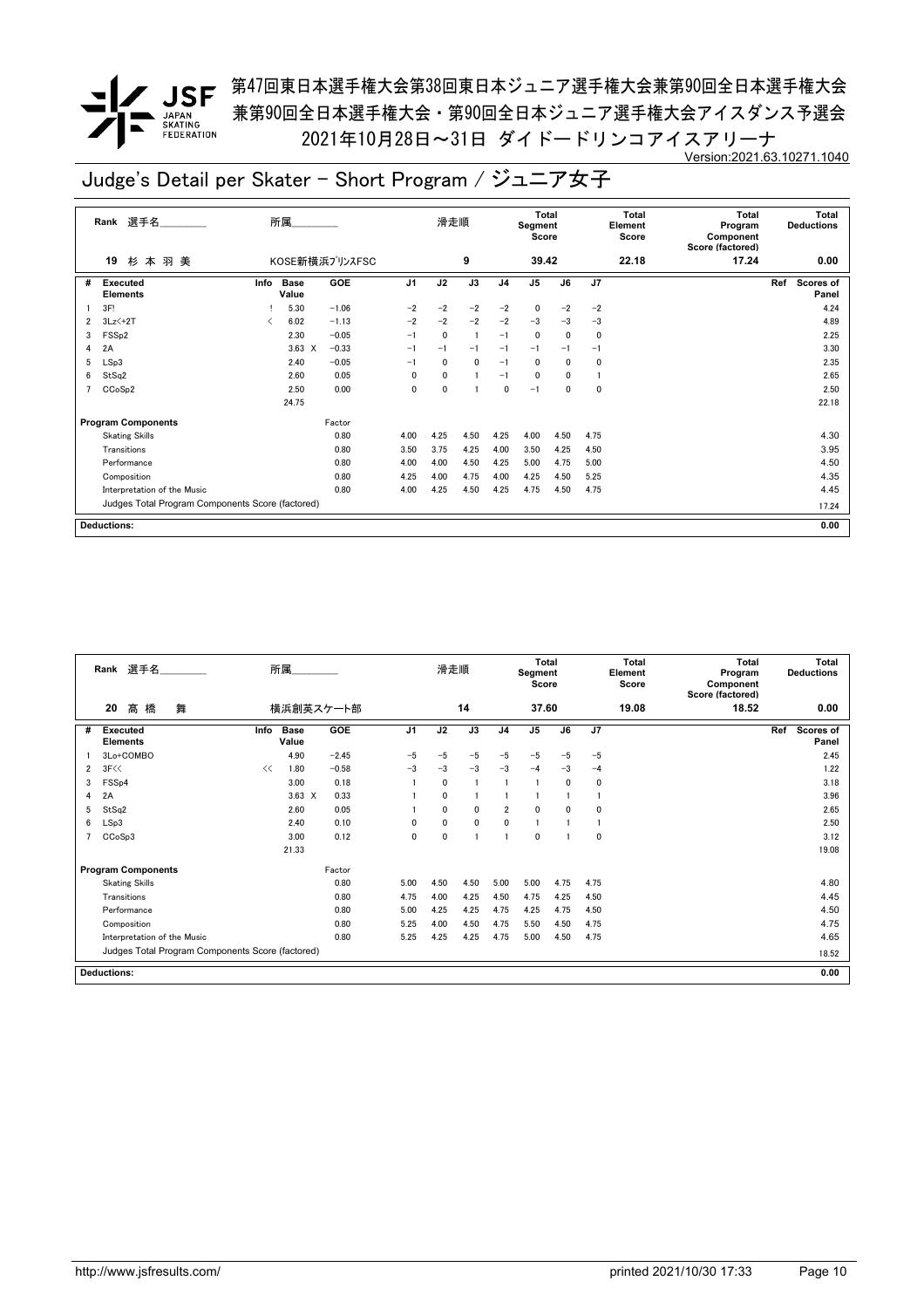**/ JSF** 第47回東日本選手権大会第38回東日本ジュニア選手権大会兼第90回全日本選手権大会 兼第90回全日本選手権大会・第90回全日本ジュニア選手権大会アイスダンス予選会 2021年10月28日~31日 ダイドードリンコアイスアリーナ Version:2021.63.10271.1040

|   | Rank 選手名                                         | 所属                           |         |                | 滑走順            |                 |                | <b>Total</b><br>Segment<br>Score |                 |      | <b>Total</b><br>Element<br>Score | <b>Total</b><br>Program<br>Component<br>Score (factored) | Total<br><b>Deductions</b>       |
|---|--------------------------------------------------|------------------------------|---------|----------------|----------------|-----------------|----------------|----------------------------------|-----------------|------|----------------------------------|----------------------------------------------------------|----------------------------------|
|   | 藤<br>領那<br>伊<br>21                               | 新潟FC                         |         |                |                | 1               |                | 37.56                            |                 |      | 21.00                            | 16.56                                                    | 0.00                             |
| # | <b>Executed</b><br><b>Elements</b>               | <b>Base</b><br>Info<br>Value | GOE     | J <sub>1</sub> | J <sub>2</sub> | $\overline{J3}$ | J <sub>4</sub> | J <sub>5</sub>                   | $\overline{J6}$ | J7   |                                  |                                                          | Ref<br><b>Scores of</b><br>Panel |
|   | $2Lz+2T$                                         | 3.40                         | 0.04    |                |                | 0               | 0              | 0                                | 0               | 0    |                                  |                                                          | 3.44                             |
| 2 | 2F                                               | 1.80                         | 0.00    |                | 0              | $\mathbf 0$     | 0              | 0                                | 0               | 0    |                                  |                                                          | 1.80                             |
| 3 | LSp4                                             | 2.70                         | $-0.05$ | $-1$           | $-1$           | 0               | 0              | 0                                | 0               |      |                                  |                                                          | 2.65                             |
| 4 | 2A                                               | $3.63 \times$                | 0.00    | 0              | 0              | 0               | 0              | 0                                | 0               | 0    |                                  |                                                          | 3.63                             |
| 5 | FSS <sub>p4</sub>                                | 3.00                         | 0.24    | 0              | $\mathbf 0$    |                 |                | $\mathbf{1}$                     |                 |      |                                  |                                                          | 3.24                             |
| 6 | StSq2                                            | 2.60                         | 0.00    | 0              | $\mathbf 0$    | $\mathbf 0$     | 0              | $\mathbf 0$                      | 0               |      |                                  |                                                          | 2.60                             |
|   | CCoSp4                                           | 3.50                         | 0.14    | $\mathbf 0$    | $\mathbf 0$    |                 | 0              | 0                                |                 |      |                                  |                                                          | 3.64                             |
|   |                                                  | 20.63                        |         |                |                |                 |                |                                  |                 |      |                                  |                                                          | 21.00                            |
|   | <b>Program Components</b>                        |                              | Factor  |                |                |                 |                |                                  |                 |      |                                  |                                                          |                                  |
|   | <b>Skating Skills</b>                            |                              | 0.80    | 4.25           | 4.50           | 4.25            | 4.25           | 4.00                             | 4.25            | 4.50 |                                  |                                                          | 4.30                             |
|   | Transitions                                      |                              | 0.80    | 4.00           | 4.25           | 3.75            | 4.00           | 3.50                             | 4.00            | 4.25 |                                  |                                                          | 4.00                             |
|   | Performance                                      |                              | 0.80    | 4.25           | 4.50           | 4.00            | 4.25           | 3.75                             | 3.75            | 4.75 |                                  |                                                          | 4.15                             |
|   | Composition                                      |                              | 0.80    | 4.25           | 4.00           | 3.75            | 4.25           | 4.00                             | 4.00            | 4.50 |                                  |                                                          | 4.10                             |
|   | Interpretation of the Music                      |                              | 0.80    | 4.00           | 4.25           | 4.00            | 4.00           | 4.25                             | 4.25            | 4.50 |                                  |                                                          | 4.15                             |
|   | Judges Total Program Components Score (factored) |                              |         |                |                |                 |                |                                  |                 |      |                                  |                                                          | 16.56                            |
|   | <b>Deductions:</b>                               |                              |         |                |                |                 |                |                                  |                 |      |                                  |                                                          | 0.00                             |

|                | 選手名<br>Rank                                      |      | 所属                   |         |      | 滑走順          |              |                | <b>Total</b><br>Segment<br>Score |          |      | <b>Total</b><br>Element<br>Score | Total<br>Program<br>Component<br>Score (factored) | <b>Total</b><br><b>Deductions</b> |
|----------------|--------------------------------------------------|------|----------------------|---------|------|--------------|--------------|----------------|----------------------------------|----------|------|----------------------------------|---------------------------------------------------|-----------------------------------|
|                | 涼<br>22<br>中<br>Л                                |      | 仙台FSC                |         |      |              | 18           |                | 37.19                            |          |      | 19.67                            | 17.52                                             | 0.00                              |
| #              | <b>Executed</b><br><b>Elements</b>               | Info | <b>Base</b><br>Value | GOE     | J1   | J2           | J3           | J <sub>4</sub> | J <sub>5</sub>                   | J6       | J7   |                                  |                                                   | Ref<br><b>Scores of</b><br>Panel  |
|                | $3S<+2T$                                         |      | 4.74                 | $-0.69$ | $-2$ | $-2$         | $-2$         | $-2$           | $-2$                             | $-2$     | $-3$ |                                  |                                                   | 4.05                              |
| 2              | 2F!                                              |      | 1.80                 | $-0.22$ | $-1$ | $-1$         | $-2$         | $-1$           | $-1$                             | $-1$     | $-2$ |                                  |                                                   | 1.58                              |
| 3              | FSSp4                                            |      | 3.00                 | 0.00    | 0    | $\Omega$     | -1           | 0              | $-1$                             | $\Omega$ | 0    |                                  |                                                   | 3.00                              |
| 4              | CCoSp1V                                          |      | 1.50                 | 0.00    | $-1$ | $\mathbf{0}$ | $\mathbf{0}$ | $\mathbf{0}$   | $\mathbf{0}$                     | $\Omega$ | 0    |                                  |                                                   | 1.50                              |
| 5              | 2A                                               |      | $3.63 \times$        | 0.13    | 0    | $\mathbf{0}$ |              |                | $\mathbf{0}$                     |          | 0    |                                  |                                                   | 3.76                              |
| 6              | StSq2                                            |      | 2.60                 | 0.26    |      |              |              |                |                                  |          |      |                                  |                                                   | 2.86                              |
| $\overline{7}$ | LSp4                                             |      | 2.70                 | 0.22    |      | $\mathbf{0}$ |              |                |                                  |          | 0    |                                  |                                                   | 2.92                              |
|                |                                                  |      | 19.97                |         |      |              |              |                |                                  |          |      |                                  |                                                   | 19.67                             |
|                | <b>Program Components</b>                        |      |                      | Factor  |      |              |              |                |                                  |          |      |                                  |                                                   |                                   |
|                | <b>Skating Skills</b>                            |      |                      | 0.80    | 4.75 | 4.50         | 4.50         | 4.25           | 4.50                             | 4.50     | 4.50 |                                  |                                                   | 4.50                              |
|                | Transitions                                      |      |                      | 0.80    | 4.25 | 4.00         | 4.00         | 4.25           | 4.00                             | 4.25     | 4.25 |                                  |                                                   | 4.15                              |
|                | Performance                                      |      |                      | 0.80    | 4.75 | 4.25         | 4.00         | 4.50           | 3.75                             | 4.50     | 4.50 |                                  |                                                   | 4.35                              |
|                | Composition                                      |      |                      | 0.80    | 5.00 | 4.25         | 4.25         | 4.50           | 3.50                             | 4.75     | 4.50 |                                  |                                                   | 4.45                              |
|                | Interpretation of the Music                      |      |                      | 0.80    | 5.00 | 4.50         | 4.25         | 4.50           | 3.50                             | 4.50     | 4.50 |                                  |                                                   | 4.45                              |
|                | Judges Total Program Components Score (factored) |      |                      |         |      |              |              |                |                                  |          |      |                                  |                                                   | 17.52                             |
|                | <b>Deductions:</b>                               |      |                      |         |      |              |              |                |                                  |          |      |                                  |                                                   | 0.00                              |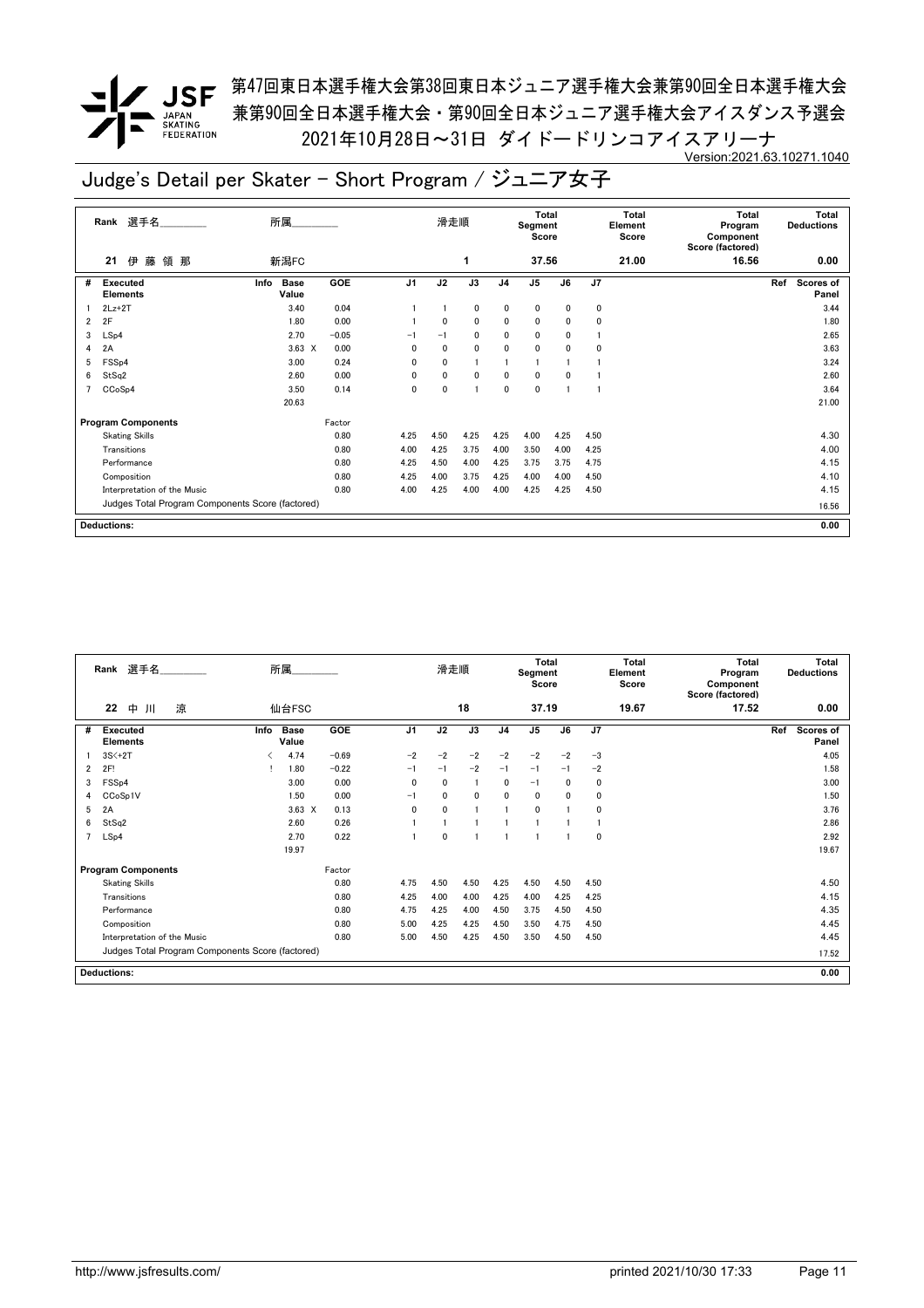**✔ JSF** <sup>第47回東日本選手権大会第38回東日本ジュニア選手権大会兼第90回全日本選手権大会</sup> 兼第90回全日本選手権大会・第90回全日本ジュニア選手権大会アイスダンス予選会 2021年10月28日~31日 ダイドードリンコアイスアリーナ Version:2021.63.10271.1040

|   | Rank 選手名                                         | 所属                           |         |                | 滑走順            |                 |                | <b>Total</b><br>Segment<br>Score |                 |      | Total<br>Element<br>Score | <b>Total</b><br>Program<br>Component<br>Score (factored) | Total<br><b>Deductions</b>       |
|---|--------------------------------------------------|------------------------------|---------|----------------|----------------|-----------------|----------------|----------------------------------|-----------------|------|---------------------------|----------------------------------------------------------|----------------------------------|
|   | 鈴木杏梨<br>23                                       | 三沢GOLD F · S · C             |         |                |                | 15              |                | 36.93                            |                 |      | 20.93                     | 16.00                                                    | 0.00                             |
| # | <b>Executed</b><br><b>Elements</b>               | <b>Base</b><br>Info<br>Value | GOE     | J <sub>1</sub> | J <sub>2</sub> | $\overline{J3}$ | J <sub>4</sub> | J <sub>5</sub>                   | $\overline{J6}$ | J7   |                           |                                                          | Ref<br><b>Scores of</b><br>Panel |
|   | $3Lz + 2T$                                       | 7.20                         | 0.12    | 0              | 0              | 0               | 0              | $-2$                             |                 |      |                           |                                                          | 7.32                             |
| 2 | CCoSp4                                           | 3.50                         | 0.00    | 0              | 0              | $\mathbf 0$     | 0              | $-1$                             | 0               | 0    |                           |                                                          | 3.50                             |
| 3 | StSq2                                            | 2.60                         | $-0.10$ | $\mathbf{0}$   | 0              | $-1$            | $-1$           | $-1$                             | 0               | 0    |                           |                                                          | 2.50                             |
| 4 | 2F<0                                             | 0.50                         | $-0.25$ | $-5$           | $-5$           | $-5$            | $-5$           | $-5$                             | $-5$            | $-5$ |                           |                                                          | 0.25                             |
| 5 | FSSp3                                            | 2.60                         | 0.10    |                | $\mathbf{0}$   |                 | $\mathbf{0}$   | $\mathbf{1}$                     | 0               | 0    |                           |                                                          | 2.70                             |
| 6 | 2A                                               | $3.63 \times$                | 0.07    | $\mathbf{0}$   | 0              | $\mathbf 0$     |                | 0                                |                 | 0    |                           |                                                          | 3.70                             |
|   | LSpB                                             | 1.20                         | $-0.24$ | $-3$           | $-1$           | $-2$            | $-2$           | $-2$                             | $-2$            | $-2$ |                           |                                                          | 0.96                             |
|   |                                                  | 21.23                        |         |                |                |                 |                |                                  |                 |      |                           |                                                          | 20.93                            |
|   | <b>Program Components</b>                        |                              | Factor  |                |                |                 |                |                                  |                 |      |                           |                                                          |                                  |
|   | <b>Skating Skills</b>                            |                              | 0.80    | 4.50           | 4.25           | 4.50            | 4.25           | 4.25                             | 4.50            | 4.00 |                           |                                                          | 4.35                             |
|   | Transitions                                      |                              | 0.80    | 4.00           | 3.75           | 4.00            | 3.75           | 3.75                             | 4.00            | 3.75 |                           |                                                          | 3.85                             |
|   | Performance                                      |                              | 0.80    | 4.00           | 4.00           | 4.25            | 3.75           | 3.25                             | 4.25            | 3.75 |                           |                                                          | 3.95                             |
|   | Composition                                      |                              | 0.80    | 4.25           | 4.00           | 4.00            | 4.00           | 3.75                             | 4.00            | 3.75 |                           |                                                          | 3.95                             |
|   | Interpretation of the Music                      |                              | 0.80    | 4.00           | 3.75           | 4.25            | 3.75           | 3.50                             | 4.25            | 3.75 |                           |                                                          | 3.90                             |
|   | Judges Total Program Components Score (factored) |                              |         |                |                |                 |                |                                  |                 |      |                           |                                                          | 16.00                            |
|   | <b>Deductions:</b>                               |                              |         |                |                |                 |                |                                  |                 |      |                           |                                                          | 0.00                             |

|   | Rank 選手名                                         |      | 所属                   |            |                | 滑走順            |                |                | <b>Total</b><br>Segment<br>Score |                |                | <b>Total</b><br>Element<br>Score | <b>Total</b><br>Program<br>Component<br>Score (factored) |     | <b>Total</b><br><b>Deductions</b> |
|---|--------------------------------------------------|------|----------------------|------------|----------------|----------------|----------------|----------------|----------------------------------|----------------|----------------|----------------------------------|----------------------------------------------------------|-----|-----------------------------------|
|   | 24<br>新井美海                                       |      | 明治神宮外苑FSC            |            |                |                | 12             |                | 36.18                            |                |                | 19.38                            | 17.80                                                    |     | 1.00                              |
| # | <b>Executed</b><br><b>Elements</b>               | Info | <b>Base</b><br>Value | <b>GOE</b> | J <sub>1</sub> | J2             | J3             | J <sub>4</sub> | J <sub>5</sub>                   | J6             | J7             |                                  |                                                          | Ref | Scores of<br>Panel                |
|   | 3Lz <+ COMBO                                     |      | 4.72                 | $-2.36$    | $-5$           | $-5$           | $-5$           | $-5$           | $-5$                             | $-5$           | $-5$           |                                  |                                                          |     | 2.36                              |
| 2 | 3Feq                                             | e    | 4.24                 | $-2.04$    | $-4$           | $-5$           | $-5$           | $-4$           | $-5$                             | $-5$           | $-5$           |                                  |                                                          |     | 2.20                              |
| 3 | FSSp3                                            |      | 2.60                 | 0.05       |                | $\mathbf{0}$   | $\overline{2}$ | $\overline{2}$ | $-1$                             | $-1$           | $-1$           |                                  |                                                          |     | 2.65                              |
| 4 | LSp4                                             |      | 2.70                 | 0.54       | 2              | $\overline{2}$ | $\overline{2}$ | 3              | $\overline{2}$                   | $\overline{2}$ | $\overline{2}$ |                                  |                                                          |     | 3.24                              |
| 5 | StSq1                                            |      | 1.80                 | 0.14       | $\mathbf{0}$   | 0              |                |                |                                  |                |                |                                  |                                                          |     | 1.94                              |
| 6 | 2A                                               |      | $3.63 \times$        | 0.00       | $\mathbf{0}$   | 0              |                | 0              | $\mathbf{0}$                     | $\mathbf{0}$   | 0              |                                  |                                                          |     | 3.63                              |
|   | CCoSp3                                           |      | 3.00                 | 0.36       |                |                |                | 3              | $\overline{2}$                   |                | 1              |                                  |                                                          |     | 3.36                              |
|   |                                                  |      | 22.69                |            |                |                |                |                |                                  |                |                |                                  |                                                          |     | 19.38                             |
|   | <b>Program Components</b>                        |      |                      | Factor     |                |                |                |                |                                  |                |                |                                  |                                                          |     |                                   |
|   | <b>Skating Skills</b>                            |      |                      | 0.80       | 4.50           | 4.50           | 4.50           | 4.75           | 4.75                             | 4.75           | 4.50           |                                  |                                                          |     | 4.60                              |
|   | Transitions                                      |      |                      | 0.80       | 4.00           | 4.00           | 4.00           | 4.50           | 4.25                             | 4.25           | 4.25           |                                  |                                                          |     | 4.15                              |
|   | Performance                                      |      |                      | 0.80       | 4.50           | 4.25           | 4.25           | 4.75           | 4.00                             | 4.50           | 4.75           |                                  |                                                          |     | 4.45                              |
|   | Composition                                      |      |                      | 0.80       | 4.75           | 4.00           | 4.50           | 4.50           | 4.50                             | 4.50           | 5.00           |                                  |                                                          |     | 4.55                              |
|   | Interpretation of the Music                      |      |                      | 0.80       | 4.50           | 4.50           | 4.25           | 4.75           | 4.25                             | 4.50           | 4.75           |                                  |                                                          |     | 4.50                              |
|   | Judges Total Program Components Score (factored) |      |                      |            |                |                |                |                |                                  |                |                |                                  |                                                          |     | 17.80                             |
|   | <b>Deductions:</b>                               |      | 転倒: -1.00 (1)        |            |                |                |                |                |                                  |                |                |                                  |                                                          |     | $-1.00$                           |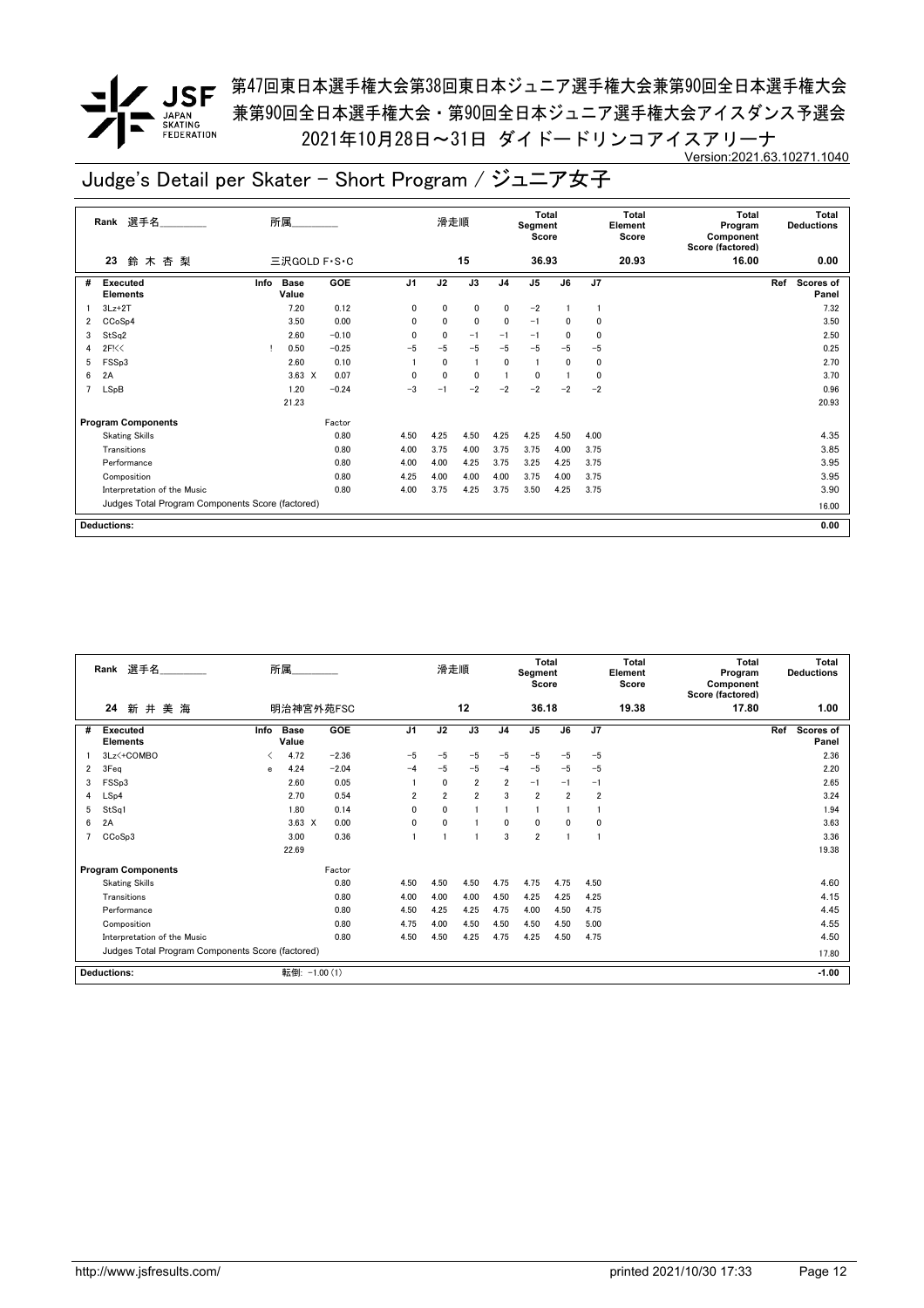**/ JSF** 第47回東日本選手権大会第38回東日本ジュニア選手権大会兼第90回全日本選手権大会 兼第90回全日本選手権大会・第90回全日本ジュニア選手権大会アイスダンス予選会 2021年10月28日~31日 ダイドードリンコアイスアリーナ Version:2021.63.10271.1040

|   | 選手名<br>Rank                                      | 所属                           |            |                | 滑走順          |                |                | Total<br>Segment<br>Score |              |      | Total<br>Element<br>Score | <b>Total</b><br>Program<br>Component<br>Score (factored) | Total<br><b>Deductions</b> |                    |
|---|--------------------------------------------------|------------------------------|------------|----------------|--------------|----------------|----------------|---------------------------|--------------|------|---------------------------|----------------------------------------------------------|----------------------------|--------------------|
|   | 音<br>三木<br>葉<br>25                               | 西武東伏見FSC                     |            |                |              | 16             |                | 33.68                     |              |      | 18.24                     | 16.44                                                    |                            | 1.00               |
| # | Executed<br><b>Elements</b>                      | <b>Base</b><br>Info<br>Value | <b>GOE</b> | J <sub>1</sub> | J2           | J3             | J <sub>4</sub> | J <sub>5</sub>            | J6           | J7   |                           |                                                          | Ref                        | Scores of<br>Panel |
|   | 2A                                               | 3.30                         | $-0.13$    | 0              | 0            | $-1$           | $-1$           | 0                         | 0            | -1   |                           |                                                          |                            | 3.17               |
| 2 | 3T+COMBO                                         | 4.20                         | $-2.10$    | $-5$           | $-5$         | $-5$           | $-5$           | $-5$                      | $-5$         | $-5$ |                           |                                                          |                            | 2.10               |
| 3 | FSS <sub>p2</sub>                                | 2.30                         | $-0.05$    | 0              | $\mathbf{0}$ | $\mathbf 0$    | 0              | $-1$                      | $-1$         | 0    |                           |                                                          |                            | 2.25               |
| 4 | 2F                                               | 1.98 X                       | 0.00       | 0              | $\mathbf{0}$ | $\mathbf 0$    | 0              | $\mathbf 0$               | $\mathbf{0}$ | $-1$ |                           |                                                          |                            | 1.98               |
| 5 | CCoSp3                                           | 3.00                         | 0.00       | 0              | $\mathbf{0}$ | $\mathbf 0$    | 0              | $-1$                      | 0            | 0    |                           |                                                          |                            | 3.00               |
| 6 | LSp4                                             | 2.70                         | 0.49       | $\overline{2}$ |              | $\overline{2}$ | $\overline{2}$ | $\overline{2}$            | 2            |      |                           |                                                          |                            | 3.19               |
| 7 | StSq2                                            | 2.60                         | $-0.05$    | 0              | $-1$         | 0              | 0              | $-1$                      | 0            | 0    |                           |                                                          |                            | 2.55               |
|   |                                                  | 20.08                        |            |                |              |                |                |                           |              |      |                           |                                                          |                            | 18.24              |
|   | <b>Program Components</b>                        |                              | Factor     |                |              |                |                |                           |              |      |                           |                                                          |                            |                    |
|   | <b>Skating Skills</b>                            |                              | 0.80       | 4.50           | 4.50         | 4.25           | 4.25           | 4.50                      | 4.50         | 3.75 |                           |                                                          |                            | 4.40               |
|   | Transitions                                      |                              | 0.80       | 4.00           | 4.00         | 4.00           | 4.00           | 4.00                      | 4.00         | 3.50 |                           |                                                          |                            | 4.00               |
|   | Performance                                      |                              | 0.80       | 4.50           | 4.00         | 4.25           | 4.00           | 3.75                      | 4.25         | 3.50 |                           |                                                          |                            | 4.05               |
|   | Composition                                      |                              | 0.80       | 4.75           | 4.25         | 4.25           | 4.00           | 4.00                      | 4.00         | 3.75 |                           |                                                          |                            | 4.10               |
|   | Interpretation of the Music                      |                              | 0.80       | 4.75           | 4.25         | 4.00           | 3.75           | 3.75                      | 4.25         | 3.75 |                           |                                                          |                            | 4.00               |
|   | Judges Total Program Components Score (factored) |                              |            |                |              |                |                |                           |              |      |                           |                                                          |                            | 16.44              |
|   | <b>Deductions:</b>                               | 転倒: -1.00 (1)                |            |                |              |                |                |                           |              |      |                           |                                                          |                            | $-1.00$            |

|   | 選手名<br>Rank                                      |        | 所属                   |         | 滑走順            |                |              | <b>Total</b><br>Segment<br>Score |                |      | <b>Total</b><br>Element<br>Score | <b>Total</b><br>Program<br>Component<br>Score (factored) | <b>Total</b><br><b>Deductions</b> |                                  |
|---|--------------------------------------------------|--------|----------------------|---------|----------------|----------------|--------------|----------------------------------|----------------|------|----------------------------------|----------------------------------------------------------|-----------------------------------|----------------------------------|
|   | 26<br>森<br>本美羽                                   |        | 東北高校                 |         |                |                | 5            |                                  | 33.29          |      |                                  | 16.93                                                    | 16.36                             | 0.00                             |
| # | Executed<br><b>Elements</b>                      | Info   | <b>Base</b><br>Value | GOE     | J <sub>1</sub> | J2             | J3           | J4                               | $\mathsf{J}5$  | J6   | J7                               |                                                          |                                   | Ref<br><b>Scores of</b><br>Panel |
|   | 2A<                                              |        | 2.64                 | $-0.53$ | $-2$           | $-2$           | $-3$         | $-2$                             | $-2$           | $-2$ | $-2$                             |                                                          |                                   | 2.11                             |
| 2 | $2Lz+1Lo*$                                       | $\ast$ | 2.10                 | $-1.05$ | $-5$           | $-5$           | $-5$         | $-5$                             | $-5$           | $-5$ | $-5$                             |                                                          |                                   | 1.05                             |
| 3 | LSp4                                             |        | 2.70                 | 0.32    |                | $\overline{2}$ |              |                                  | $\overline{2}$ |      | $\mathbf{1}$                     |                                                          |                                   | 3.02                             |
| 4 | FSS <sub>p2</sub>                                |        | 2.30                 | $-0.23$ | $-2$           | $-1$           | $\mathbf{0}$ | $\mathbf{0}$                     | $-1$           | $-2$ | $-1$                             |                                                          |                                   | 2.07                             |
| 5 | 2F!                                              |        | 1.98 X               | $-0.32$ | $-1$           | $-2$           | $-2$         | $-1$                             | $-3$           | $-2$ | $-2$                             |                                                          |                                   | 1.66                             |
| 6 | StSq3                                            |        | 3.30                 | $-0.13$ | 0              | $-1$           | 0            | $\mathbf{0}$                     | $-1$           | $-1$ | 0                                |                                                          |                                   | 3.17                             |
|   | CCoSp4                                           |        | 3.50                 | 0.35    | 0              |                |              |                                  |                |      |                                  |                                                          |                                   | 3.85                             |
|   |                                                  |        | 18.52                |         |                |                |              |                                  |                |      |                                  |                                                          |                                   | 16.93                            |
|   | <b>Program Components</b>                        |        |                      | Factor  |                |                |              |                                  |                |      |                                  |                                                          |                                   |                                  |
|   | <b>Skating Skills</b>                            |        |                      | 0.80    | 4.25           | 4.50           | 4.00         | 4.75                             | 3.75           | 4.25 | 4.25                             |                                                          |                                   | 4.25                             |
|   | Transitions                                      |        |                      | 0.80    | 3.75           | 3.75           | 3.50         | 4.75                             | 3.00           | 3.75 | 4.00                             |                                                          |                                   | 3.75                             |
|   | Performance                                      |        |                      | 0.80    | 4.00           | 4.00           | 4.00         | 4.50                             | 3.50           | 4.00 | 4.25                             |                                                          |                                   | 4.05                             |
|   | Composition                                      |        |                      | 0.80    | 4.50           | 4.50           | 4.00         | 4.75                             | 3.75           | 4.00 | 4.25                             |                                                          |                                   | 4.25                             |
|   | Interpretation of the Music                      |        |                      | 0.80    | 4.50           | 4.25           | 4.25         | 4.25                             | 4.00           | 4.00 | 4.00                             |                                                          |                                   | 4.15                             |
|   | Judges Total Program Components Score (factored) |        |                      |         |                |                |              |                                  |                |      |                                  |                                                          |                                   | 16.36                            |
|   | <b>Deductions:</b>                               |        |                      |         |                |                |              |                                  |                |      |                                  |                                                          |                                   | 0.00                             |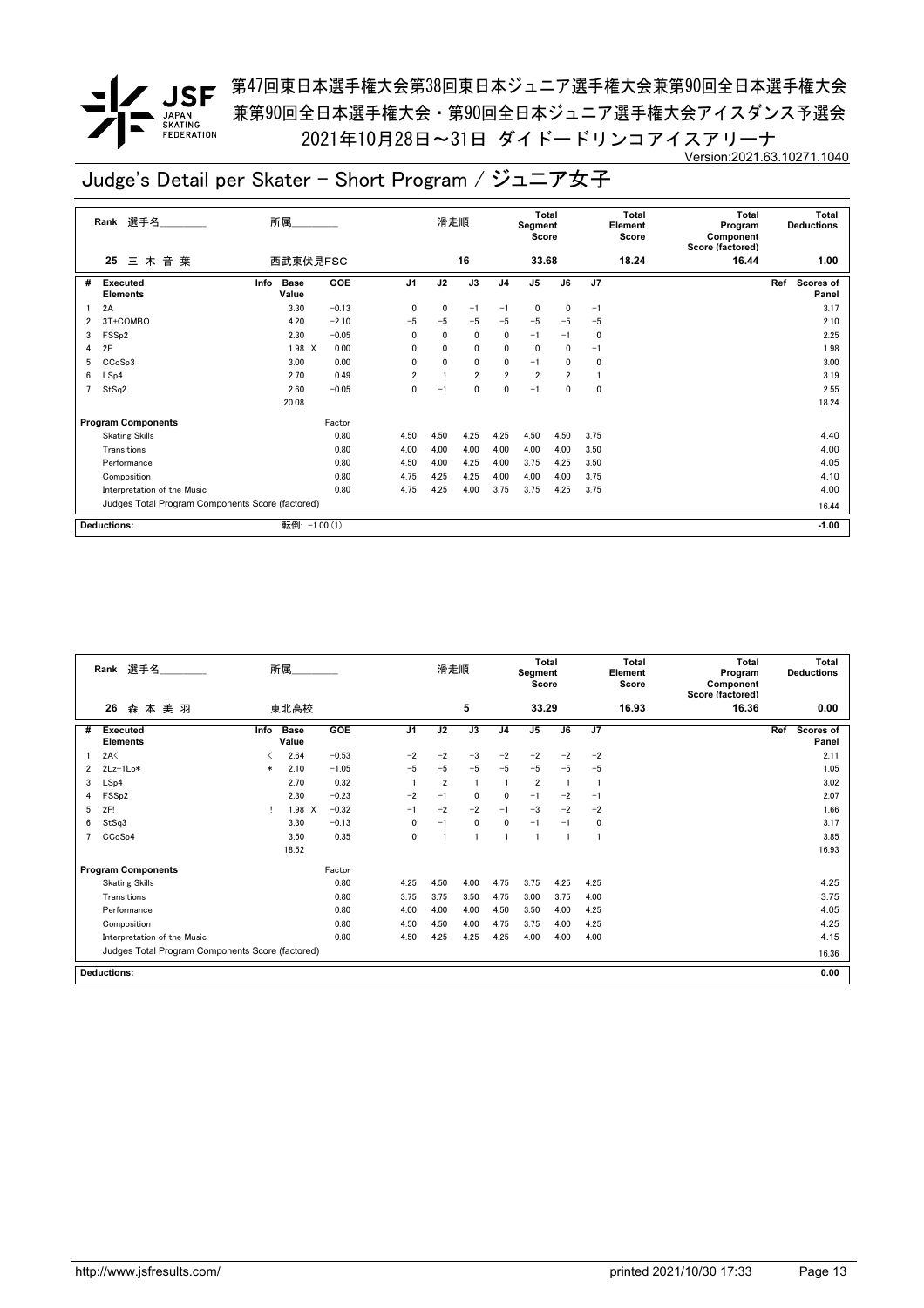**/ JSF** 第47回東日本選手権大会第38回東日本ジュニア選手権大会兼第90回全日本選手権大会 兼第90回全日本選手権大会・第90回全日本ジュニア選手権大会アイスダンス予選会 2021年10月28日~31日 ダイドードリンコアイスアリーナ Version:2021.63.10271.1040

|   | 選手名<br>Rank                                      |        | 所属                   |            |                   | 滑走順          |                          |                | Total<br>Segment<br>Score |      | Total<br>Element<br>Score |       | <b>Total</b><br>Program<br>Component<br>Score (factored) | Total<br><b>Deductions</b> |                    |
|---|--------------------------------------------------|--------|----------------------|------------|-------------------|--------------|--------------------------|----------------|---------------------------|------|---------------------------|-------|----------------------------------------------------------|----------------------------|--------------------|
|   | 伊吹有紗<br>札幌第一高校<br>27                             |        |                      |            |                   | 10           |                          |                | 32.93                     |      |                           | 14.37 | 18.56                                                    |                            | 0.00               |
| # | <b>Executed</b><br><b>Elements</b>               | Info   | <b>Base</b><br>Value | <b>GOE</b> | J <sub>1</sub>    | J2           | J3                       | J <sub>4</sub> | J <sub>5</sub>            | J6   | J <sub>7</sub>            |       |                                                          | Ref                        | Scores of<br>Panel |
|   | 2Fe                                              | e      | 1.44                 | $-0.37$    | $-1$              | $-2$         | $-3$                     | $-2$           | $-3$                      | $-3$ | $-3$                      |       |                                                          |                            | 1.07               |
| 2 | 3T<<+2T<                                         | <<     | 2.34                 | $-0.65$    | $-5$              | $-5$         | $-5$                     | $-5$           | $-5$                      | $-5$ | $-5$                      |       |                                                          |                            | 1.69               |
| 3 | CCoSp3                                           |        | 3.00                 | 0.00       | $\mathbf{0}$      | $\mathbf{0}$ | $\mathbf 0$              | 0              | 0                         |      | 0                         |       |                                                          |                            | 3.00               |
| 4 | $1A*$                                            | $\ast$ | 0.00 X               | 0.00       | $\qquad \qquad =$ |              | $\overline{\phantom{0}}$ |                | -                         |      |                           |       |                                                          |                            | 0.00               |
| 5 | FSS <sub>p4</sub>                                |        | 3.00                 | $-0.06$    | $-1$              | $\mathbf{0}$ | 0                        | 0              | 0                         | 0    | $-1$                      |       |                                                          |                            | 2.94               |
| 6 | StSq2                                            |        | 2.60                 | 0.21       |                   | $\mathbf{0}$ | $\overline{1}$           |                | 1                         | 0    |                           |       |                                                          |                            | 2.81               |
| 7 | LSp4                                             |        | 2.70                 | 0.16       | 0                 |              | $\overline{1}$           |                | 1                         | 0    | $-1$                      |       |                                                          |                            | 2.86               |
|   |                                                  |        | 15.08                |            |                   |              |                          |                |                           |      |                           |       |                                                          |                            | 14.37              |
|   | <b>Program Components</b>                        |        |                      | Factor     |                   |              |                          |                |                           |      |                           |       |                                                          |                            |                    |
|   | <b>Skating Skills</b>                            |        |                      | 0.80       | 5.25              | 4.75         | 4.50                     | 4.50           | 5.00                      | 4.50 | 4.75                      |       |                                                          |                            | 4.70               |
|   | Transitions                                      |        |                      | 0.80       | 4.75              | 4.50         | 4.00                     | 4.00           | 4.50                      | 4.25 | 4.50                      |       |                                                          |                            | 4.35               |
|   | Performance                                      |        |                      | 0.80       | 5.00              | 4.75         | 4.25                     | 4.50           | 4.00                      | 4.50 | 4.50                      |       |                                                          |                            | 4.50               |
|   | Composition                                      |        |                      | 0.80       | 5.25              | 4.75         | 4.75                     | 4.50           | 5.25                      | 4.75 | 5.00                      |       |                                                          |                            | 4.90               |
|   | Interpretation of the Music                      |        |                      | 0.80       | 5.00              | 5.00         | 4.50                     | 4.50           | 5.00                      | 4.50 | 4.75                      |       |                                                          |                            | 4.75               |
|   | Judges Total Program Components Score (factored) |        |                      |            |                   |              |                          |                |                           |      |                           |       |                                                          |                            | 18.56              |
|   | <b>Deductions:</b>                               |        |                      |            |                   |              |                          |                |                           |      |                           |       |                                                          |                            | 0.00               |

|   | Rank 選手名                                         | 所属                           |               |              | 滑走順          |      |                |                | <b>Total</b><br>Segment<br>Score | Total<br>Element<br>Score |       | <b>Total</b><br>Program<br>Component<br>Score (factored) | <b>Total</b><br><b>Deductions</b> |
|---|--------------------------------------------------|------------------------------|---------------|--------------|--------------|------|----------------|----------------|----------------------------------|---------------------------|-------|----------------------------------------------------------|-----------------------------------|
|   | 28<br>杉 本 くるみ                                    | 白鵬女子高校                       |               |              | 11           |      |                | 32.85          |                                  |                           | 17.33 | 16.52                                                    | 1.00                              |
| # | <b>Executed</b><br><b>Elements</b>               | <b>Base</b><br>Info<br>Value | GOE           | J1           | J2           | J3   | J <sub>4</sub> | J <sub>5</sub> | J6                               | J7                        |       |                                                          | Ref<br><b>Scores of</b><br>Panel  |
|   | 3T+COMBO                                         | 4.20                         | $-2.10$       | $-5$         | $-5$         | $-5$ | $-5$           | $-5$           | $-5$                             | $-5$                      |       |                                                          | 2.10                              |
| 2 | 3F<                                              | 4.24<br>$\langle$            | $-1.02$       | $-2$         | $-2$         | $-1$ | $-3$           | $-3$           | $-2$                             | $-3$                      |       |                                                          | 3.22                              |
| 3 | StSq1                                            | 1.80                         | $-0.07$       | $\Omega$     | $-1$         | 0    | $\mathbf{0}$   | 0              | $-1$                             | $-1$                      |       |                                                          | 1.73                              |
| 4 | CCoSp4                                           | 3.50                         | 0.00          | $\mathbf{0}$ | $\mathbf{0}$ | 0    | $\mathbf{0}$   | $\mathbf{0}$   | $\Omega$                         | $\mathbf{0}$              |       |                                                          | 3.50                              |
| 5 | 2A                                               | $3.63 \times$                | $-0.46$       | $-1$         | $-2$         | $-2$ | $-1$           | $-1$           | $-1$                             | $-2$                      |       |                                                          | 3.17                              |
| 6 | FSSp3                                            | 2.60                         | 0.10          | $\mathbf{0}$ | $\mathbf{0}$ |      |                |                | 0                                | $-1$                      |       |                                                          | 2.70                              |
|   | LSpB                                             | 1.20                         | $-0.29$       | $-3$         | $-3$         | $-3$ | $-2$           | $-2$           | $-2$                             | $-2$                      |       |                                                          | 0.91                              |
|   |                                                  | 21.17                        |               |              |              |      |                |                |                                  |                           |       |                                                          | 17.33                             |
|   | <b>Program Components</b>                        |                              | Factor        |              |              |      |                |                |                                  |                           |       |                                                          |                                   |
|   | <b>Skating Skills</b>                            |                              | 0.80          | 4.25         | 4.25         | 4.25 | 4.75           | 4.50           | 4.75                             | 4.25                      |       |                                                          | 4.40                              |
|   | Transitions                                      |                              | 0.80          | 4.00         | 3.75         | 4.00 | 4.50           | 4.00           | 4.00                             | 3.75                      |       |                                                          | 3.95                              |
|   | Performance                                      |                              | 0.80          | 3.75         | 4.00         | 4.00 | 4.25           | 3.75           | 4.25                             | 4.00                      |       |                                                          | 4.00                              |
|   | Composition                                      |                              | 0.80          | 4.25         | 3.75         | 4.00 | 4.50           | 4.50           | 4.50                             | 4.00                      |       |                                                          | 4.25                              |
|   | Interpretation of the Music                      |                              | 0.80          | 4.00         | 3.75         | 4.25 | 4.25           | 4.00           | 4.25                             | 3.75                      |       |                                                          | 4.05                              |
|   | Judges Total Program Components Score (factored) |                              |               |              |              |      |                |                |                                  |                           |       |                                                          | 16.52                             |
|   | Deductions:                                      |                              | 転倒: -1.00 (1) |              |              |      |                |                |                                  |                           |       |                                                          | $-1.00$                           |